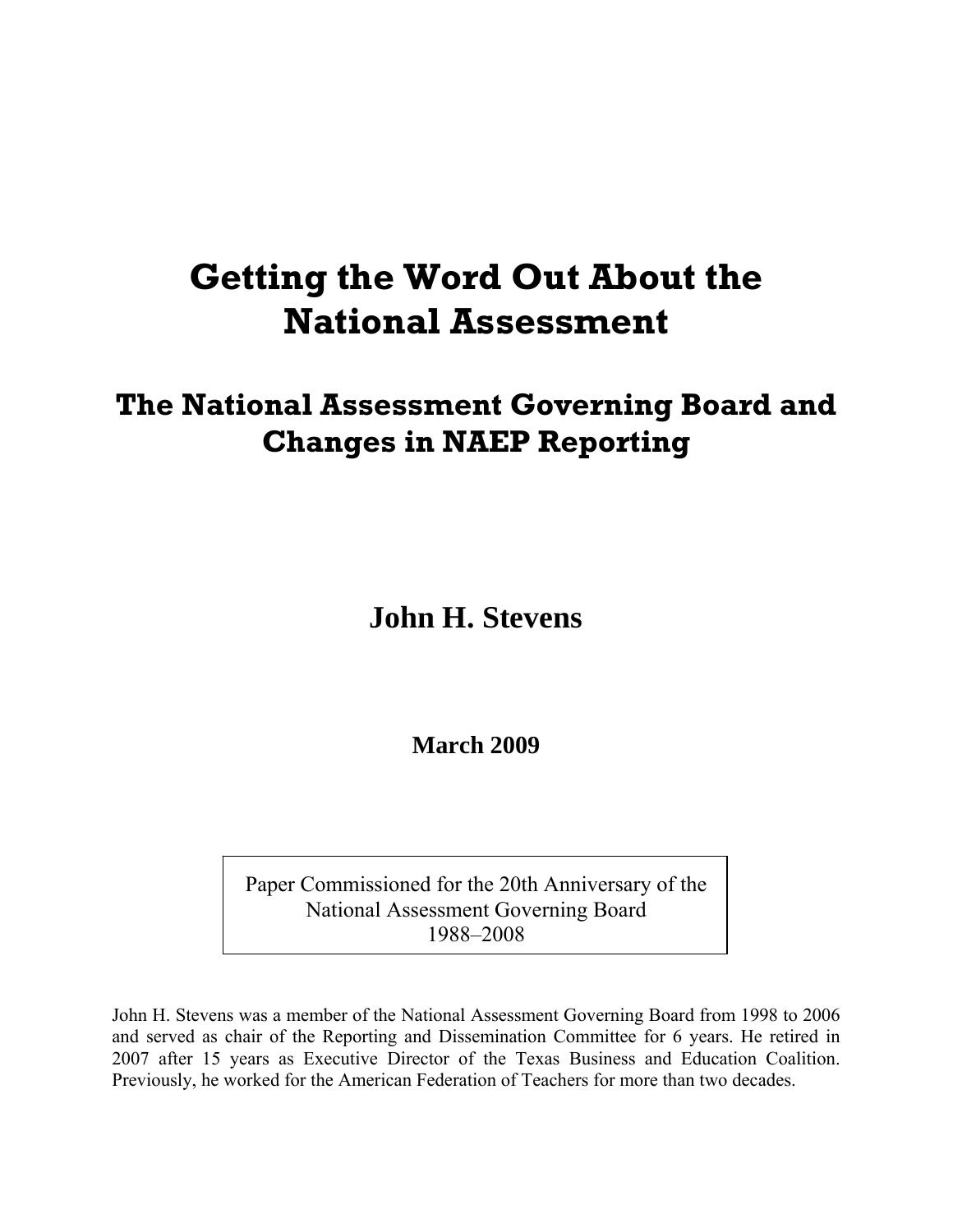## **DEDICATION**



In memory of **Luis Ramos,** a business executive and civic leader from Shickshinny, Pennsylvania, who served on the Reporting and Dissemination Committee from the time of his appointment to the National Assessment Governing Board on October 1, 2004, until his tragic death in an automobile accident on January 1, 2008.<sup>1</sup>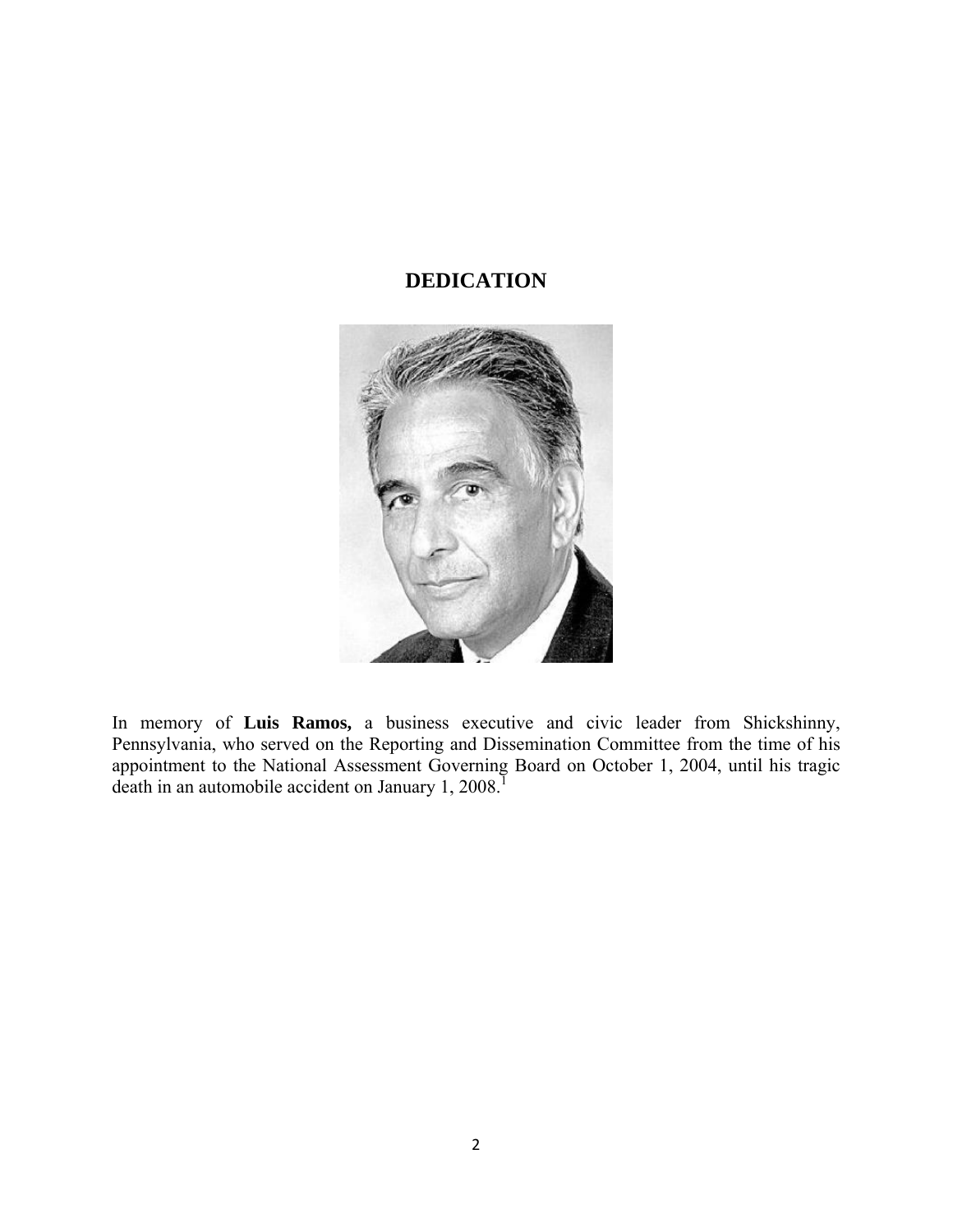The National Assessment of Educational Progress (NAEP) was started in 1969 to provide information about one of the most important enterprises in the nation, the education of its young people. The assessment is conducted by the National Center for Education Statistics (NCES), an agency of the U.S. Department of Education.

In 1988, when NAEP expanded to include state samples, Congress established the National Assessment Governing Board as an independent entity to insulate policymaking for NAEP from political considerations and the influence of special interests.

From the beginning of their working relationship, NCES and the Governing Board knew that the integrity of NAEP depends on producing reliable achievement data based on a process that is technically correct. But they also recognized that the value of the National Assessment depends on getting word of its findings out to the American public as clearly and broadly as possible.

This paper describes the development of Board policy on the reporting, release, and dissemination of National Assessment results and other relevant information. Through selected scenarios, it also illustrates the kinds of issues that required action by the Board. These issues have included concerns about the testing and reporting of English language learners and students with disabilities, the challenges of assessing performance in Puerto Rico, reporting on private schools, and producing a special study of public charter schools.

## **Establishing Policy on Reporting and Dissemination**

On November 17, 1990, at a meeting in Atlanta, Georgia, the Board adopted its first *Policy Statement on Reporting and Dissemination of National Assessment Results*. That statement established "guiding principles" that have been the foundation of those activities ever since. Based on those principles, the statement laid out requirements and procedures for (1) report preparation and content, (2) public release of NAEP results, and (3) dissemination. Those provisions included:

## **Report Preparation and Content**

- Results shall be issued by the Commissioner of Education Statistics in accordance with NCES clearance and review procedures.
- Interpretation of results and conclusions as to cause and effect relationships shall be limited and must be strongly supported by NAEP survey results.
- Achievement levels adopted by the Board shall be the primary means of reporting.

## **Public Release of NAEP Results**

- Public reporting and release procedures shall be apolitical.
- The release date and manner of release shall be determined by the Commissioner with the approval of the Board. Any initial public release shall be made only in accordance with a specific plan and timetable approved in advance by the Board or one of its duly constituted committees.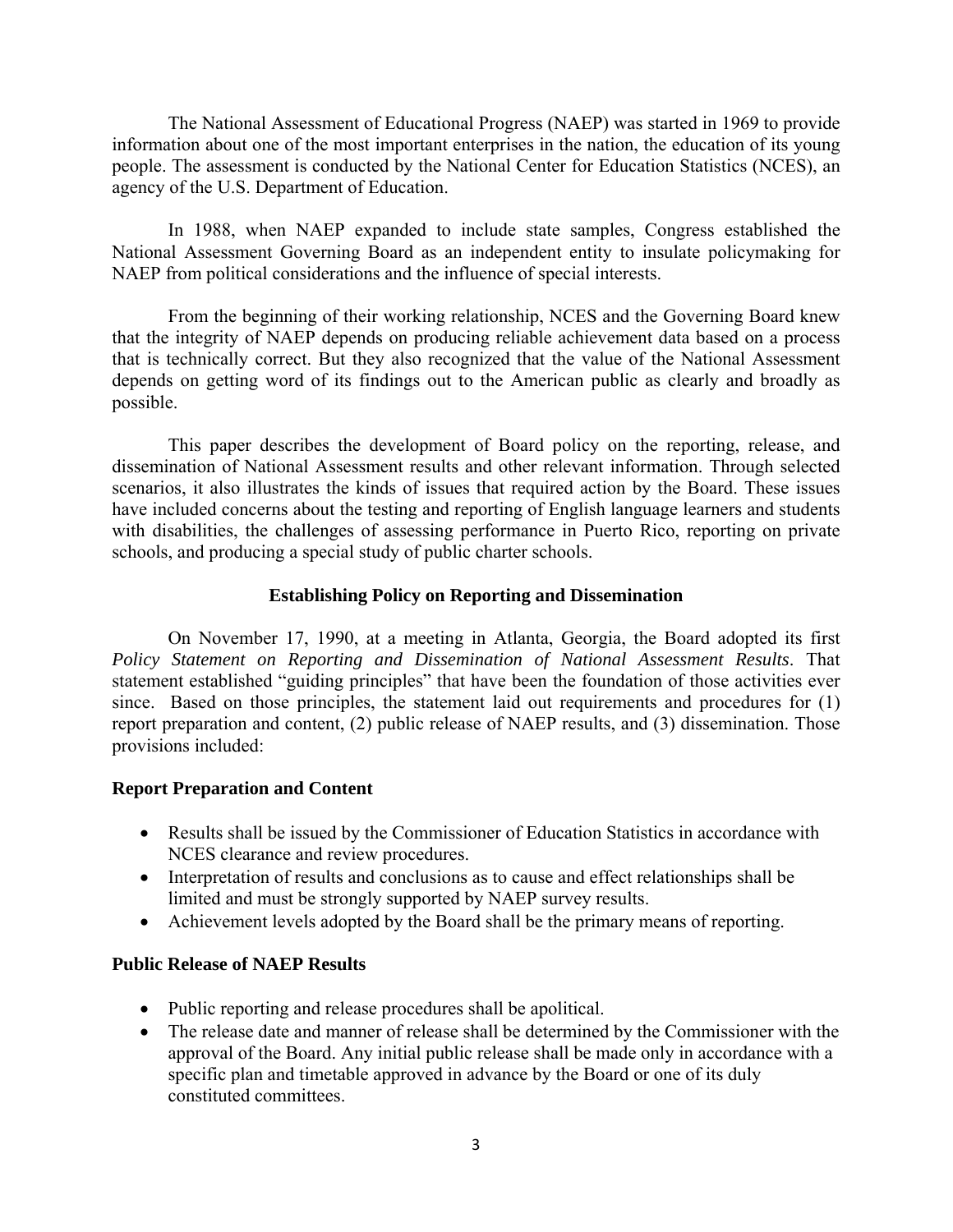- At press conferences, the Commissioner of Education Statistics and/or designee shall present major data findings. The Board shall select members to comment on the results. Either the Commissioner or the Board may invite other officials or experts to comment according to the approved plan.
- Press conferences and press releases for NAEP reports shall not be used to release or distribute any reports that do not pertain to NAEP.

## **Dissemination**

- Consult with education, business, and civic organizations to gather ideas for making NAEP results more useful.
- Work with education organizations to disseminate NAEP results to their members.
- Presentations and briefings on NAEP shall be given to civic groups, organizations, and policymakers.<sup>2</sup>

Although there was occasional tension, the Governing Board, NCES, and contractors generally worked together well to report and disseminate results and information about NAEP. From time to time, they contracted with outside experts to bring a different perspective to bear on their work.

## **The Widmeyer Group Report**

In March 1994, The Widmeyer Group, a Washington, D.C. public relations firm hired as consultants to the Board, delivered a report on *Dissemination Strategies for the National Assessment of Educational Progress*. The research found that NAEP was not reaching its intended audiences, partly because of presentation barriers. It said that:

- NAEP data are confusing to readers. Many believe the data are written for a highly technical audience.
- Users are intimidated and overwhelmed by the sheer volume of NAEP reports, which were said to be too comprehensive and poorly organized.
- Survey respondents wanted graphics, narrative descriptions, and an executive summary.<sup>3</sup>

The typical "comprehensive report" used to release NAEP results was not user friendly. For example, the 1992 Reading report was 310 pages long. It included a lengthy table of contents and technical information about several aspects of NAEP before discussing the results. Information was presented mostly in data tables with technically worded footnotes,  $4$  and was interspersed with long gray summarizing paragraphs.

Another major problem for users was relevance. According to the Widmeyer study, the public found it difficult to connect the assessment to their lives. They said it was not localized and not interpretive or prescriptive.<sup>5</sup>

Educators said they would like to see information that would help them make changes in materials, curriculum design, and instructional delivery to improve student achievement.<sup>6</sup>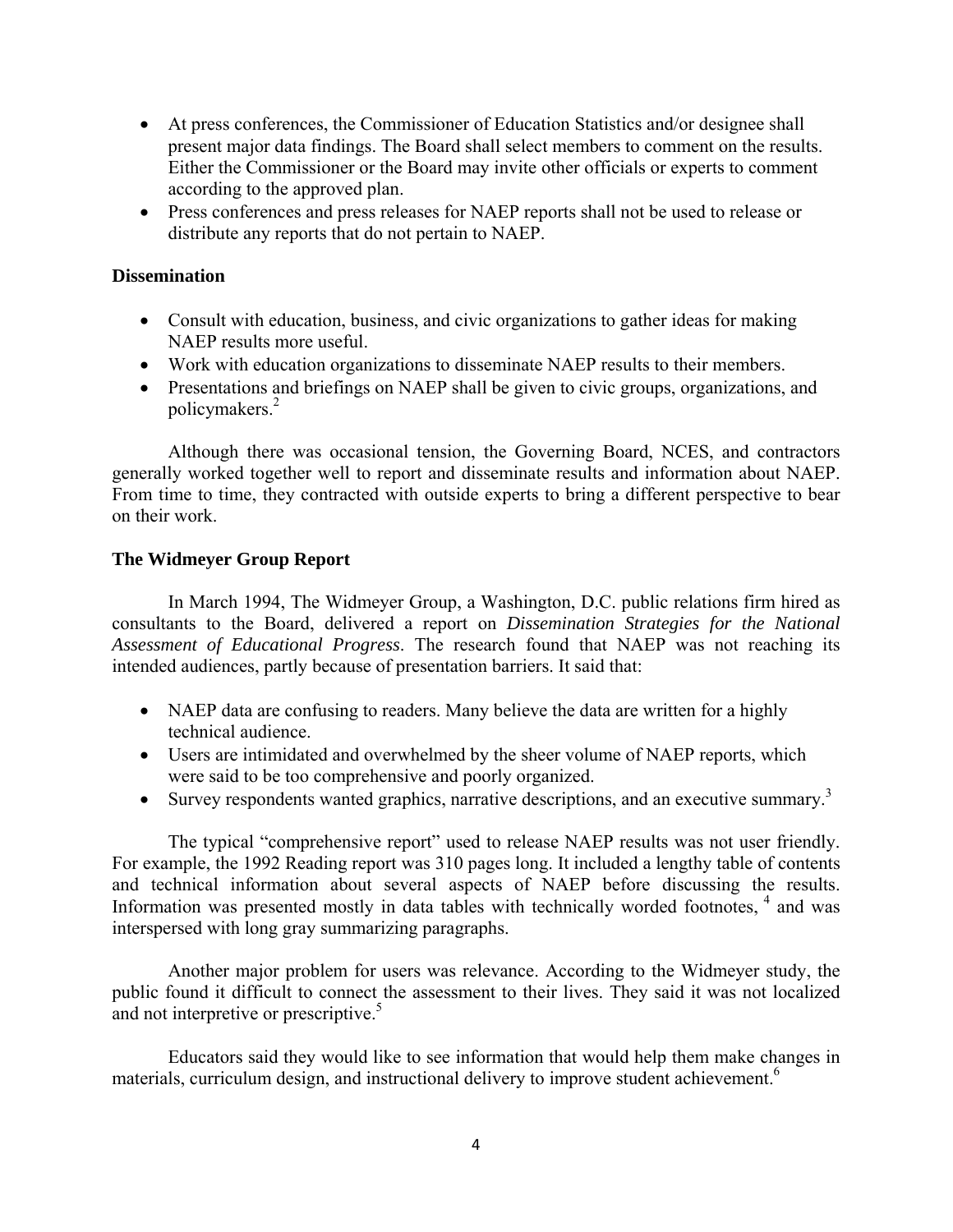The business community found the data largely irrelevant because they did not measure qualities important to them such as teamwork, maturity, dedication to a task, and the desire to learn.<sup>7</sup>

However, much of the "relevant information" desired by these audiences cannot be provided by NAEP because of the nature of the assessment itself and the kinds of data collected. By law and by design, NAEP does not report scores for individual students or schools. It is a snapshot assessment with no longitudinal data. Thus, it cannot show the relative effectiveness of various educational practices, although it does offer a sound overall measure of academic achievement.

The Widmeyer report laid out an ambitious outreach plan. At least one of its suggestions was visionary in the early days of the Internet: "Hook into the new national information highway and make data and results available on-line."<sup>8</sup>

Although many of the Widmeyer ideas were not possible to implement, the report provided a sounding board that reinforced many actions already taken and stimulated discussion about future activity to strengthen the ongoing informational activities of the Board and NCES.

#### **The Board and NCES – A Settled Working Relationship**

For nearly a decade, the reporting and dissemination activities of NAEP proceeded as envisioned in the initial policy statement adopted by the Board. More than two dozen National Assessment reports were released according to plans developed by NCES and approved by the Board. The working relationship between the two agencies remained stable through changes in the Administration, the composition and leadership of the Governing Board, and in the leadership and staff at NCES.

Over the years, one of the Board's ongoing frustrations was the protracted time between testing and the release of reports (typically 12 months or longer). To many users, particularly policymakers, the achievement results seemed dated as soon as they were released. NCES agreed with the concern, but explained carefully that it was very difficult to shorten the timeline.

NAEP is a large, complex, highly technical and time-consuming enterprise involving many people doing different things according to a tight schedule, and most of the time it works as planned. Occasionally, however, the flow of work has been disrupted by unforeseen occurrences, some of which take extra time. Now and then a technical glitch has to be fixed before results can be released. Sometimes matters have to be dealt with to satisfy requirements stated in federal law. Suggestions made by respected individuals are taken seriously and given careful consideration. And, once in a while, issues demand attention because they challenge the integrity of NAEP itself.

The Governing Board and NCES dealt with known challenges and unforeseen developments effectively and without attracting much outside attention.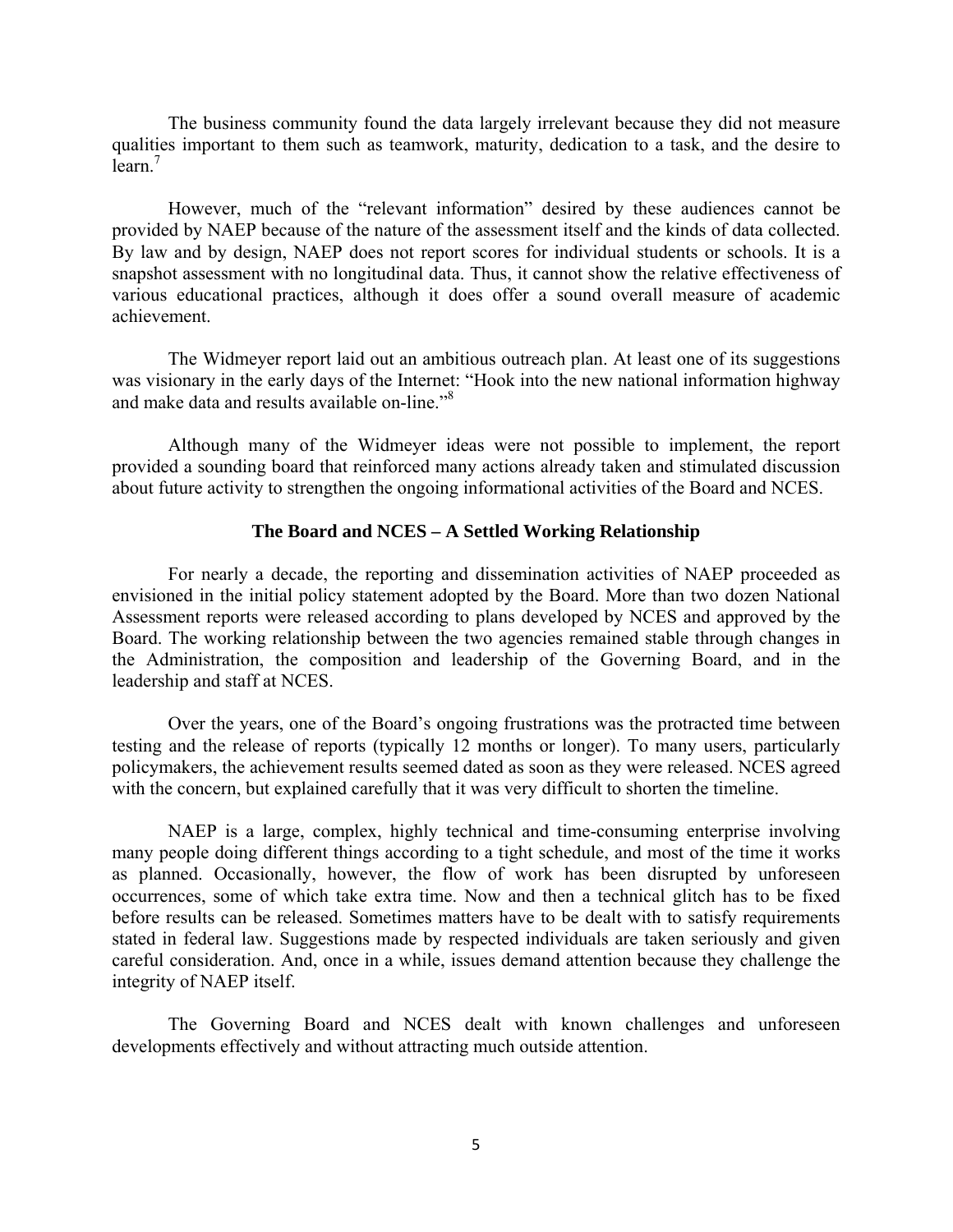#### **1998 Reading Release Had Far-Reaching Consequences**

Although there was every reason to believe that the release of the 1998 Reading results would be routine, it proved to be anything but that.

As provided in policy, NCES Commissioner Pascal Forgione presented a release plan to the Reporting and Dissemination (R&D) Committee at the November Board meeting. The 1998 NAEP Reading results would be released at a news conference in Washington, D.C., in early February. Commissioner Forgione would present the main findings followed by comments from Board Chairman Mark Musick.<sup>9</sup>

In late January, NCES detected a technical error related to the results for the states. In a teleconference with the R&D Committee, the decision was made to release the national results in early February as planned and delay the release of state results until March, giving time for the errors to be corrected.

#### **The NAEP Reading Release News Conference**

However, the actual format of the news conference was changed shortly before the release date by the Secretary of Education, Richard Riley, who by law has final authority over the release of all Education Department reports, including those by NAEP. The news conference on February 10, 1999, featured Vice President Al Gore and was attended by several hundred Education Department employees and representatives of education associations. Vice President Gore opened with a prepared statement: "Today I am very proud to report to you new evidence that our efforts are beginning to pay off. For the very first time, reading scores have improved for each of the three grades measured by the National Assessment of Educational Progress: 4th grade, 8th grade and 12th grade. This is great progress and we are proud to report it."

"These results are encouraging and show that we are beginning to move in the right direction," said the Vice President. "But we must work faster because there is much more room for improvement."10 He commented on several Administration initiatives and encouraged Congress to enact the President's education agenda, particularly those items related to reading. Secretary Riley made a short statement that was followed by remarks from a suburban Washington teacher, who also praised Administration policies.

After Vice President Gore and most of the audience left, the event continued with a data presentation by Commissioner Forgione. His explanation of the results differed from that of the Vice President:

"The 1998 results show some improvement in reading achievement nationally, particularly at grade 8," said Forgione. "However, the increases between 1994 and 1998 for students in grades 4 and 12 showed *no net gain over the 1992 average scores*."<sup>11</sup>

The comments by Governing Board Chairman Mark Musick were in line with the Commissioner's comments, indicating no progress from 1992 to 1998 at grades 4 and 12 and only slight gains at grade 8.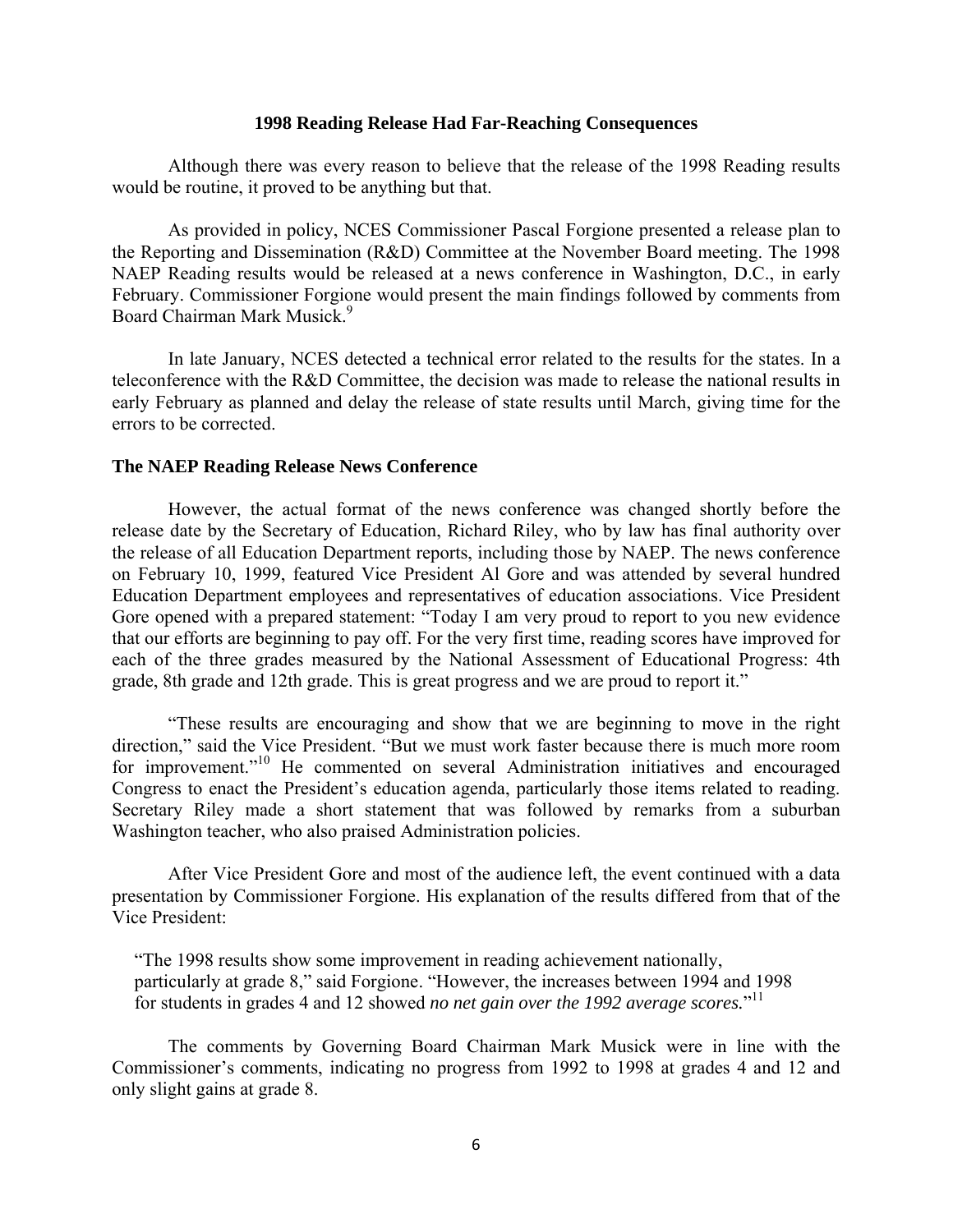#### **The Board's Response**

The appearance by Vice President Gore was not the way the release had been planned. After consulting with the Executive Committee, Musick wrote a letter to Forgione stating his concern that the "format, tone and substance of the news conference was not consistent with the principle of an independent, non-partisan release of National Assessment data, an important and long-standing board policy." He went on to state that the plan approved by the Board was not followed and that the arrangements put more focus on the Vice President and the Administration's education policy than on the NAEP report. He commented that the presentation of the data by the Commissioner took place toward the end of the program, after the Vice President and much of the audience had left, and observed that the press was placed in a ropedoff area at the back of the room while education association representatives and Education Department staff were at the front.<sup>12</sup>

At the March Governing Board meeting, the R&D Committee reviewed the release. Chairman Musick described what had occurred at the February 10 news conference and noted that it was not in agreement with Board policy. He reported that the March 4 release of state results did follow the approved plan. On that occasion, Commissioner Forgione's official release of the results was followed by commentary from Board member Wilmer Cody and Secretary Riley.

The committee discussed a redraft of existing Board policies that had been prepared by Board staff. Commissioner Forgione and committee members made several suggestions and Acting Chairman Mitsugi Nakashima instructed Larry Feinberg, a member of the Board staff, to incorporate those changes into a draft for consideration at the May Board meeting.<sup>13</sup>

#### **A Challenge to the Integrity of State Results**

Vice President Gore was not the only source of controversy related to the 1998 NAEP Reading assessment. An airline pilot from Kentucky stirred up a hornet's nest after the release of state-level results. Only 2 days after the March 4 news conference, Richard G. Innes, a former Air Force fighter pilot whom *Education Week* describes as "a persistent critic of the state's education policies," distributed an e-mail in which he questioned the gains in some states because they had excluded a higher percentage of students with disabilities or limited English proficiency in 1998 than they had in previous years.

 Innes wrote, "After doing some careful checking, I have discovered that the NAEP excluded 10% of our (Kentucky's) IEP/Student with Disability kids from the testing sample in 1998. In 1994, the last time the test was given, only 4% of IEP/SD was excluded!"14 Innes concluded that the gains reported for Kentucky and other states were realized because of the increased exclusion of special education students.

The stakes were raised on March 12, when the *Cincinnati Enquirer* featured an article with the headline, *Omitting Special Ed Kids May Have Aided Ky. Scores.*<sup>15</sup>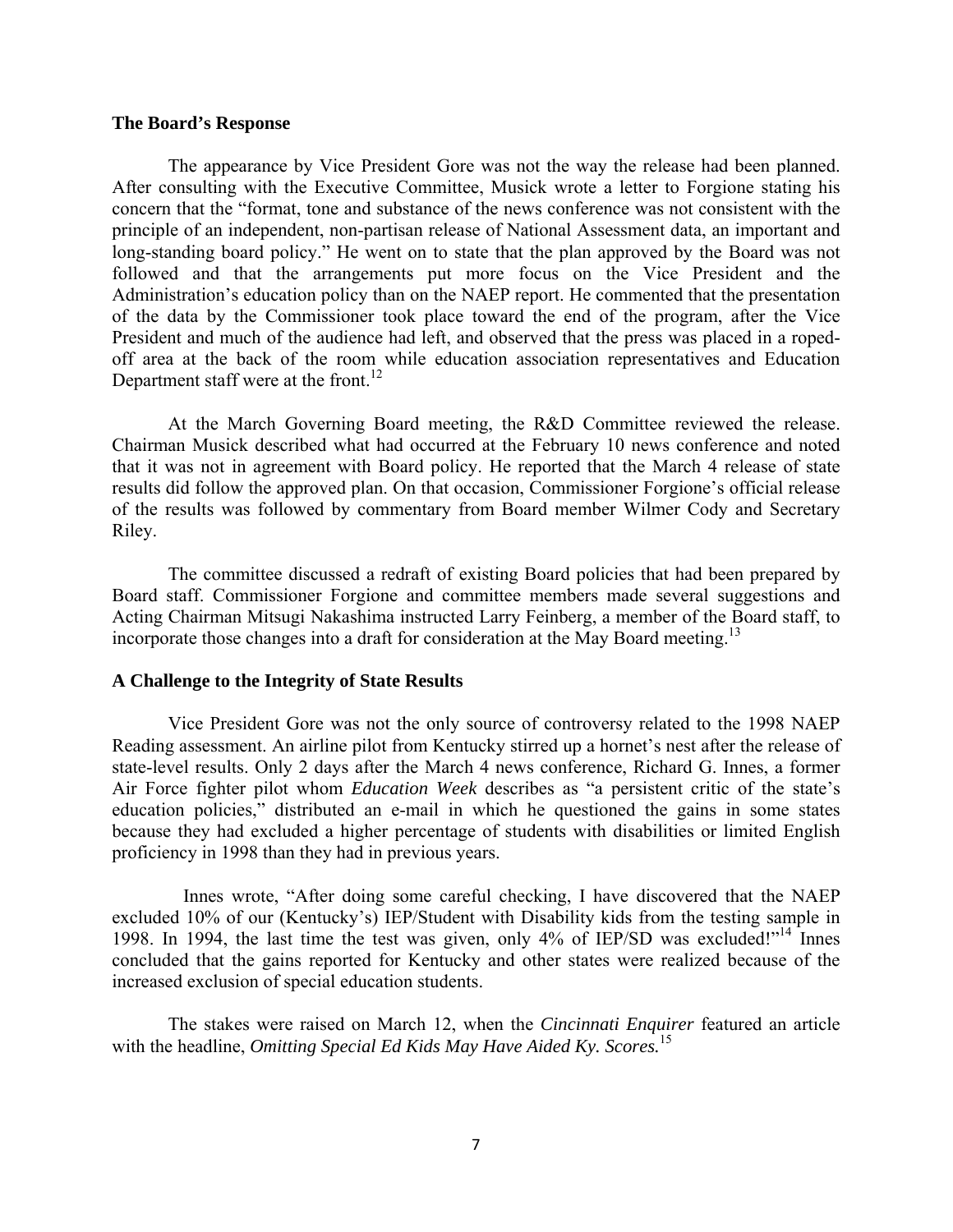#### **The Board's Response: Part II**

In the opening general session of the May 13 Governing Board meeting, Commissioner Forgione discussed a report by the Educational Testing Service (ETS), a NAEP contractor, suggesting that comparisons of 1998 NAEP Reading results to those in 1994 and 1992 were probably affected by changes in the rate at which states excluded students from participating in the assessment.

In reviewing results for all 36 states with student samples for both 1994 and 1998, ETS assumed that students excluded from the 1998 assessment would have scored at about the same level as students who scored the worst in previous years. Based on that assumption, analysts found that the gains reported for Kentucky and Maryland would not have been statistically significant.

Understandably, Board member Wilmer Cody, Kentucky Commissioner of Education, was upset that his state's gains were being questioned. "We would challenge that assumption... that the students who were excluded were the lowest-performing students," said Cody.<sup>16</sup>

After the general session recessed, the R&D Committee reviewed the draft policy statement and comments sent by NCES. It decided that the official press release about new NAEP reports would be issued by NCES rather than the Department of Education to strengthen its independence and separation from political considerations. The committee retained the goal of reporting NAEP results in either 6 or 9 months even though NCES said those timelines were unrealistic.

On May 15, the Board unanimously adopted the R&D Committee's recommended policy, making it very clear that the type of statement made by Vice President Gore was not an acceptable way to release NAEP results: "The official press statement or release announcing NAEP results shall be issued by the NCES and shall be a straight-forward presentation of significant data without political commentary or program advocacy." Another key change was that a new, brief, popular-style summary report would be the primary way to release NAEP results in initial public releases.<sup>17</sup>

#### **Addressing the Exclusion Issue**

Peggy Carr of NCES reviewed recommendations from NAEP contractors ETS and Westat on reporting the exclusion of students with disabilities and English language learners, and on testing with accommodations.

The two NAEP contractors warned that "One of the most basic issues that must be dealt with is any supposition among users of NAEP data that there is systematic wrongdoing in the conduct of the assessment. We must be prepared to deal with claims that states or jurisdictions are purposefully excluding students from NAEP to improve scores." The memo included recommendations for the Board's consideration, suggesting that state results should be flagged if they fail to meet certain standards and that policies should be established regarding results that include data from assessments administered to students using accommodations.<sup>18</sup>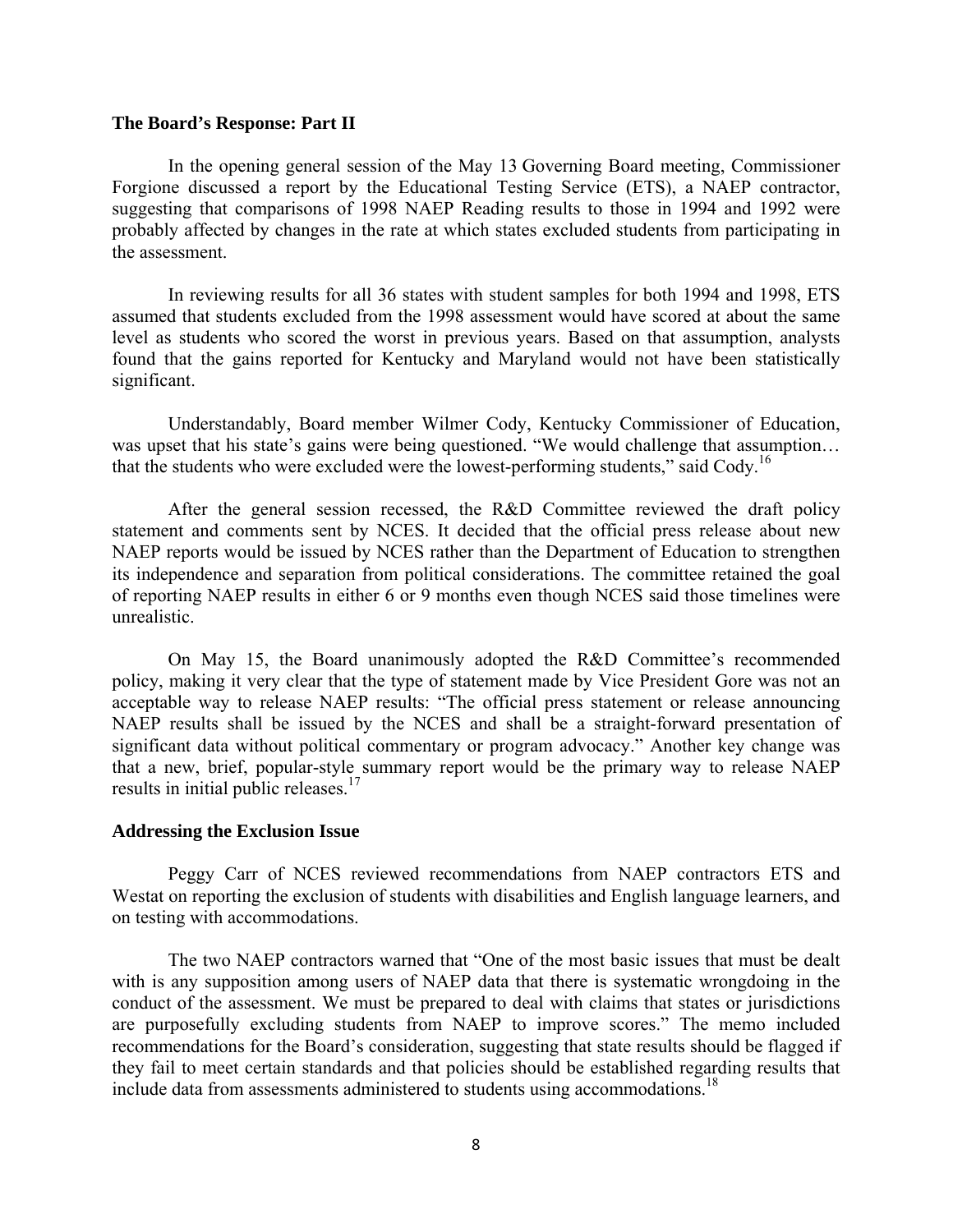Following the Board meeting, the national media resumed its coverage of the exclusion issue:

- The *Associated Press* reported on May 14 that the chief of the Education Department's statistical branch, Pascal D. Forgione, Jr., said that neither the states' test scores nor their rankings would be affected by the discovery of the exclusions, but that "the federal study of the 1998 test results could lead test-givers to change some policies.<sup>"19</sup>
- On May 17, *USA Today* reported that the Department of Education is planning "more" investigations into the accuracy of recent national reading test scores.<sup>320</sup>
- On May 18, the *Christian Science Monitor* made the stakes very clear in an article that directly questioned NAEP's credibility: "Is there a reliable way to find out how well American kids are reading? Until now, the National Assessment of Education Progress (NAEP) seemed the best route. It's as close as the U.S. has come to a national report card. But a Kentucky parent has raised an issue that the national testing establishment is having a tough time answering: Can a state's scores be accurate when they don't include large numbers of low-scoring students?"<sup>21</sup>

## **The Congressional Hearing**

The issue of the Vice President's role in the February news conference had come to the attention of Congressman William Goodling (R), Chairman of the House Committee on Education and the Workforce. He was not satisfied with Secretary Riley's response to his inquiry into the matter, and Commissioner Forgione and Chairman Musick were summoned to appear at a hearing of the Subcommittee on Oversight and Investigations.

Subcommittee Chairman Congressman Peter Hoekstra, (R) Michigan, called the hearing to order and announced, "We are here today to address the potential politicization of the National Assessment of Educational Progress (NAEP) and the trustworthiness of the scores that the states received during the last reading assessment."<sup>22</sup>

In his opening statement, Hoekstra detailed the Vice President's role in the February 10 news conference, observing that he was the featured speaker and that it was the first time any official higher than the Secretary of Education had participated in a NAEP release: "The Vice President's participation was not an apolitical release of educational data, but rather an orchestrated media event to promote a political agenda." He cited e-mails from the Office of the Vice President that described the event as "a VP education event" that was "good for the VP, for the Department and for education" and referred to suggestions from the Secretary's office about the program's dimension, stating, for example, "It is a reading day, why not push for reading  $d$ ollars?"<sup>23</sup>

Hoekstra brought up the other issue before the committee. "In addition to questions about the release of the scores, I have questions about how well the new NAEP inclusion policies are working. Why did the exclusion of students with disabilities and limited English proficiency increase since the 1994 test? Was NAGB pressured into making decisions that have brought us to where we are today, questioning the way in which the results were released and the possibility that the scores themselves might have been clouded by politics? $2^{24}$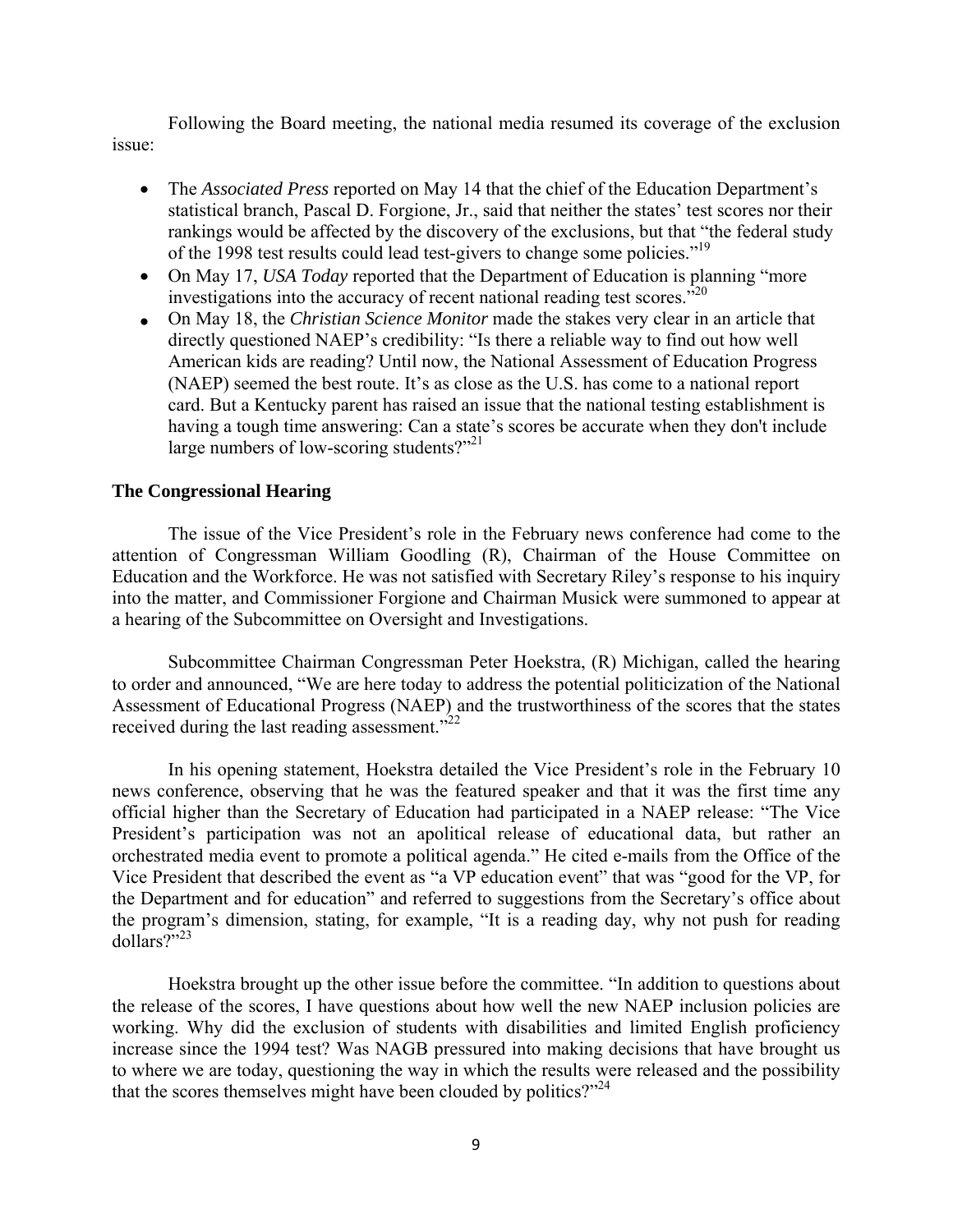Chairman Hoekstra ended his statement and recognized Representative Tim Roemer, (D) Indiana, the ranking minority member of the subcommittee. Representative Roemer opened his remarks by agreeing with the Chairman's statement "that politics should not influence this process." He added, "…whether it be a President or a Vice President." He called attention to a letter written on June 3, 1992, by Richard Boyd, then Chairman of the Governing Board, to Emerson Elliott, Acting Commissioner of NCES.

Mr. Boyd had written, "I was surprised and disturbed to learn that on the day before the scheduled press conference the main results in the report were released prematurely by President Bush. According to press reports, the President described the NAEP findings and discussed them during two appearances in Georgia: at a private school and at a Republican fund-raising dinner. A summary of the results was distributed by the White House."25

Representative Roemer continued, "Now, we can have a hearing on how President Bush released these prematurely and speak about that. Quite frankly, I am not interested in President Bush talking about these NAEP scores at a private fund-raiser or school the day before." He concluded his remarks by again echoing the Chairman's earlier comments, "…it is in everyone's interest to have clear boundaries. The situation of ambiguity in releasing reports invariably leads to awkward situations that do not serve the Nation well.<sup> $26$ </sup>

After the opening remarks, Commissioner Forgione and Chairman Musick made their statements and responded to questions. Forgione explained the sequence of events leading up to the news conference:

- In November the Governing Board approved the Commissioner's proposed plan for the release of the 1998 NAEP Reading results.
- In early January, after briefing Education Department staff about the release, Forgione and Roy Truby, Executive Director of the Governing Board, were informed that the White House was interested in participating.
- During the week of February 1, the Commissioner received a request from the Secretary's Office to add a practicing teacher to the agenda. After he consulted with Truby, the proposal was accepted.
- Late in the week prior to the release, Forgione was alerted by the Department that the Vice President wished to be involved in the release.
- On February 8, only 2 days before the event, Forgione participated in a teleconference with staff from the Vice President's office, the Secretary's office, and the Office of Public Affairs of the Department of Education. He recommended that the event should proceed as originally planned, with the Commissioner opening and releasing the results followed by Chairman Musick, who would speak for the Board. Then the Vice President, the Secretary, and others (possibly the teacher) could comment on the results. When Forgione left the meeting, he understood that this would take place and he called Roy Truby to inform him that the original plan was still in effect.
- Later that day, Forgione learned from a member of his staff that the Department had changed the agenda. There was a delay until 11 a.m., when the Secretary and Vice President would open the event. Since the announcement had been made about the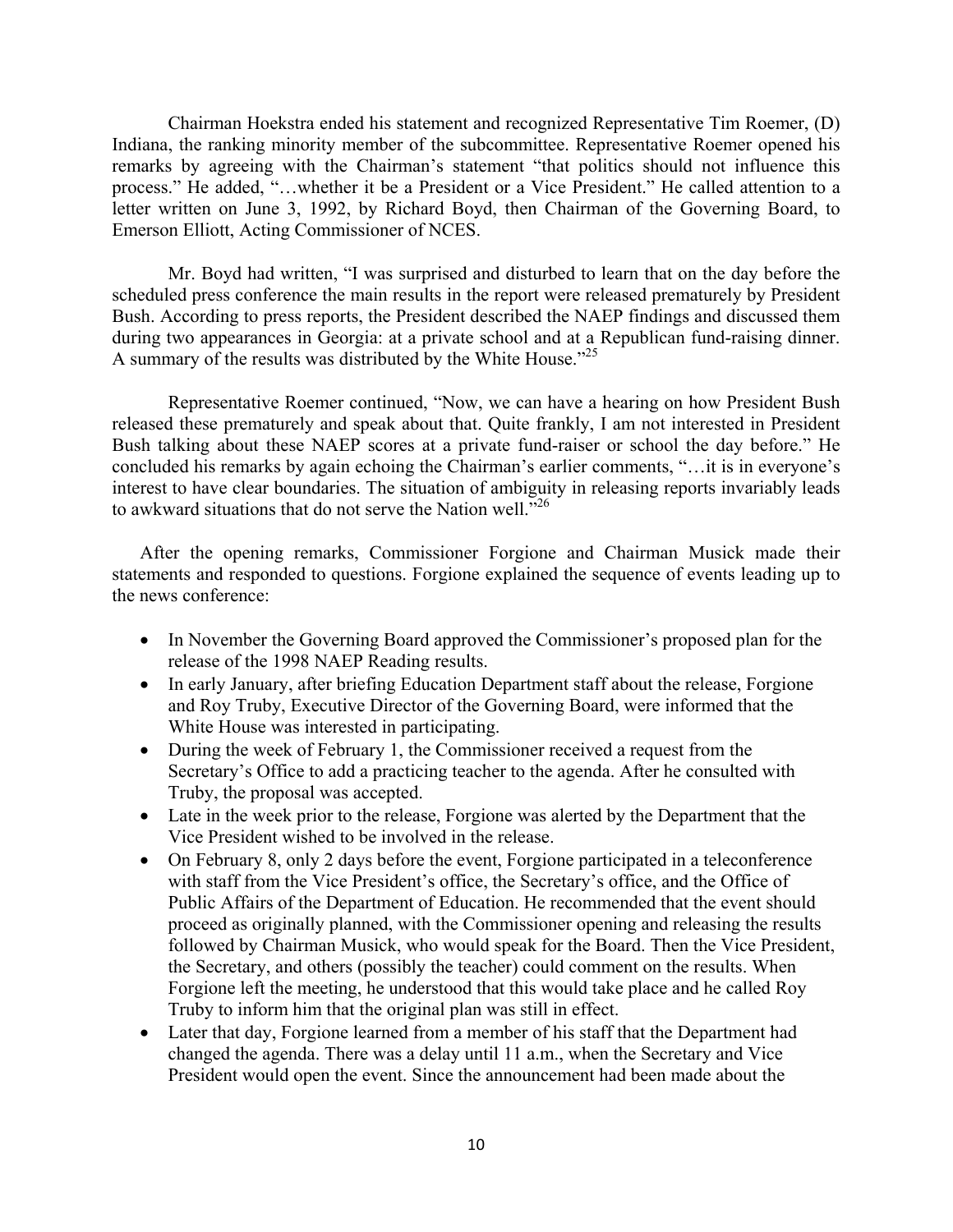In his testimony, Musick observed that a release of the 1998 state Reading results in March was conducted in accord with the NCES plan approved by the Board; he then made a point that went to the heart of the matter, "The Commissioner implements Board policies, but he is an officer of the Education Department, appointed by the President and subject to confirmation by the Senate."28 The obvious implication of his statement was that the Commissioner can be and, in fact, had been overruled by higher-ups in the Department of Education and the Executive Branch. Musick concluded his remarks by reporting that the Board had strengthened the Policy on Reporting and Dissemination at its May meeting.

Although not a member of the subcommittee, Representative Mike Castle, (R) Delaware, attended the hearing because of his interest in NAEP. He recalled that the relationship between the Governing Board and NCES was "a little bit of a troubled area when I was on the NAGB Board." His questions had to do with the independence of the agencies and the interrelationships between them  $29$ 

Musick and Forgione both said the current relationship was very good because the leaders worked well together, but that the institutional structures could be improved. Musick observed that the Board had very little real power because its authority was limited to deciding on the appropriateness of individual test items to be used in the Assessment. Representative Castle asked them to submit their thoughts about those matters to him in writing.<sup>30</sup>

The discussion shifted to the exclusion issue; Representative Castle stated his concern that "on this round of tests there were some serious questions raised, at least in certain states, about students who might have achieved at lower levels. Learning disabled programs were not given the test in the same percentage as they might have been in other states or other years. That really bothered me." Forgione replied that "the study we just completed finds that this had modest impact on the results." Castle replied, "You may argue it is not significant, but because of what you just went through there are differences in who is taking the test and who isn't."<sup>31</sup>

Responding to a question from Representative Ernie Fletcher, (R-KY), Musick explained that the NAEP exclusion policy was changed so that the national assessment would be consistent with the efforts of states to include more students in their testing programs. He said the challenge was to do this while maintaining our trends and ties to what went on before.<sup>32</sup>

Congressman Ron Kind, (D) Wisconsin, stated, "What concerns me is that we have got what appears to be some manipulation of NAEP test results going on right now. I would like to know what is being done so that we don't have a state-by-state manipulation of future test scores and we can get some accurate and quantifiable data that are reliable in the future."

Forgione replied, "The answer to the question is there was no manipulation. We administered the tests independently. We picked the schools in every state. We picked the roster of fourth graders and we drew 30 names of those students to be tested. Only at that point could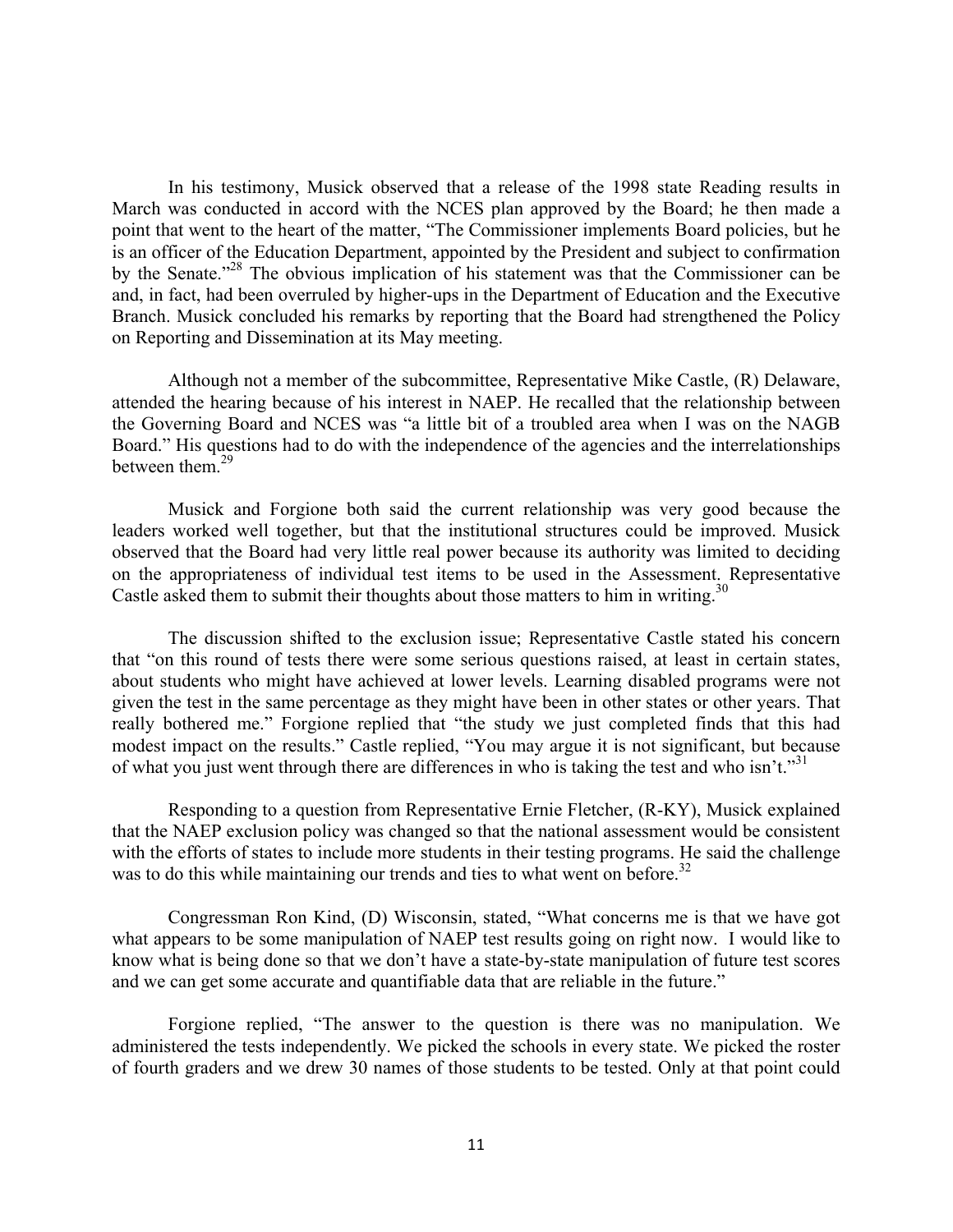the principal or administrator say that certain students should not be tested because their IEP (Individual Education Plan) says so. $33$ 

At the end of the hearing, Chairman Hoekstra thanked the witnesses and made a promise. "As we go through the reauthorization of these programs next year, you can be sure that we will give you greater independence to do the job as you best see fit. That is the commitment I make to  $\overline{v}$ <sub>011</sub>  $\overline{534}$ 

## **Aftermath**

Forgione resigned following a White House decision not to nominate him for a second term as NCES Commissioner. He left Washington, D.C., to become Superintendent of the Austin (Texas) School District and, because of his continued belief in the value of NAEP, secured his district's participation in the Trial Urban District Assessment (TUDA) beginning in 2005.

## **Summer 1999**

The exclusion issue continued to be a concern. A committee of the Council of Chief State School Officers (CCSSO) recommended that 1998 NAEP Writing reports include data about students assessed under nonstandard conditions, but that no data be flagged because of the number or percentage of students excluded from the assessments.<sup>35</sup>

Steve Lazer from ETS sent a memo to Peggy Carr observing that there was a precedent for flagging the results for jurisdictions whose participation rates failed to meet certain standards. In the early 1990s, the Board adopted a policy of not reporting data for jurisdictions with school participation rates below 70 percent of the original sample. States that meet that standard but have other problems with school or student participation are flagged in NAEP reports. ETS offered thoughts to consider in developing similar policies related to exclusions:

- States might resist because of limited ability to influence inclusion decisions at the school level.
- Any flagging rules must avoid penalizing states with large English language learner populations.
- States must be informed before participating in an assessment in which new rules are applied. $36$

## **The August 1999 Governing Board Meeting**

Peggy Carr made a presentation about the issue to a joint meeting of the Design and Methodology, and R&D Committees. She reviewed previous discussions and reported that full data on exclusions and accommodations would be included in all 2000 NAEP reports. However, state testing officials expressed concern about introducing new rules regarding "cautions" and "flagging" at this time since states had already signed agreements to participate in NAEP 2000.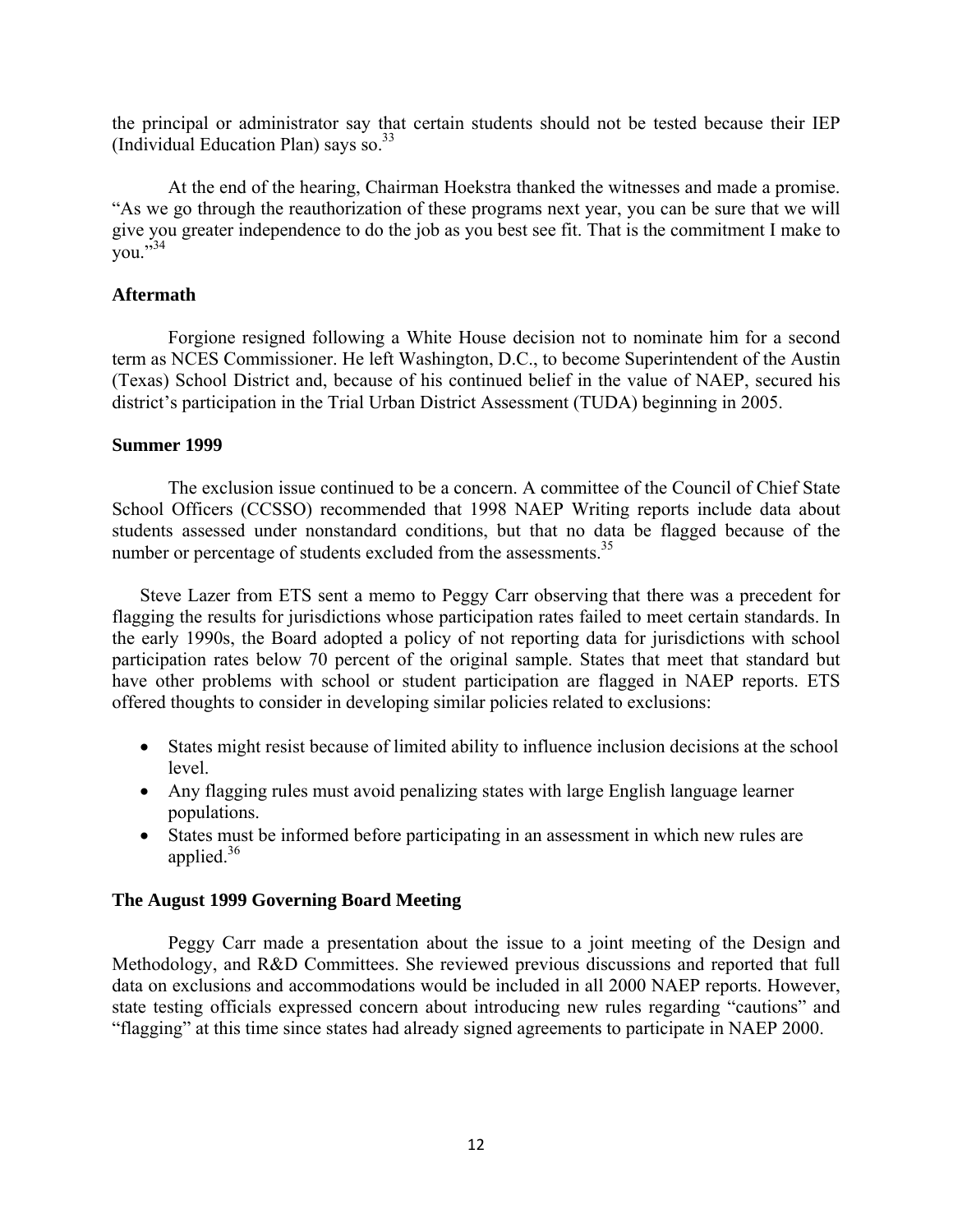The committees agreed that it would be unwise to change the rules after states had agreed to participate and decided against presenting a resolution on the issue for the Board's consideration.37

#### **Fall 1999: The Second NCES Study**

 At the request of the Kentucky Department of Education, Lauress Wise, of the Human Resources Research Organization (HumRRO), imputed the scores of Kentucky fourth graders who were excluded from the 1998 National Assessment, based on the results for similar students who had also taken the state's own reading test (which permitted the read-aloud accommodation). Wise concluded that Kentucky's gains were as large as NAEP had originally reported. His report stated, "Even in the worst-case scenario, the rise in Kentucky's scores from 1994 to 1998 was clearly significant."

 However, that did not satisfy Innes, the airline pilot. He said "the basic, fundamental premise is absolutely out to lunch." Innes estimated that three-fourths of the Kentucky students with disabilities who were excluded from the National Assessment received such accommodations as having questions read to them when they took the state reading test. Innes argued that such extra help, which is not allowed on NAEP, skewed the state results upward.

 Gary Phillips, the acting Commissioner of NCES, said the agency would not underwrite any more outside research into the issue. Peggy Carr, Associate Commissioner in charge of NAEP, said that NCES would examine possible policy changes in reporting scores.<sup>38</sup>

#### **A New Testing Cycle – Exclusions Again**

 The issue of exclusions and accommodations came before the R&D Committee again as it prepared for the release of 2000 NAEP reports on mathematics, science, and reading. To study the effects of accommodations, the national and state samples for the 2000 assessment had been divided in half. Half of the students completed the NAEP assessment under standard conditions. The other half was allowed to use appropriate accommodations.

At its August 2000 meeting, the Board decided that the NAEP 2000 reports would include data from both samples—those tested under standard conditions and those with accommodations. To maintain trends, results for students tested without accommodations would be designated as the "official reporting sample," with results for students tested with accommodations presented later in the report.

After being alerted by NCES and ETS staff that the proportion of students excluded from the non-accommodated sample had increased substantially over the past 3 years and that there were wide variations among states, the R&D Committee asked NCES to develop recommendations on how to handle this issue in the NAEP 2000 reports.<sup>39</sup> On November 17, 2000, Peggy Carr said that NCES recommends that significant changes in exclusion rates be noted in NAEP reports. She proposed that all jurisdictions with a change of 3 percentage points or more from a previous assessment should be indicated in the data tables with a flag or mark.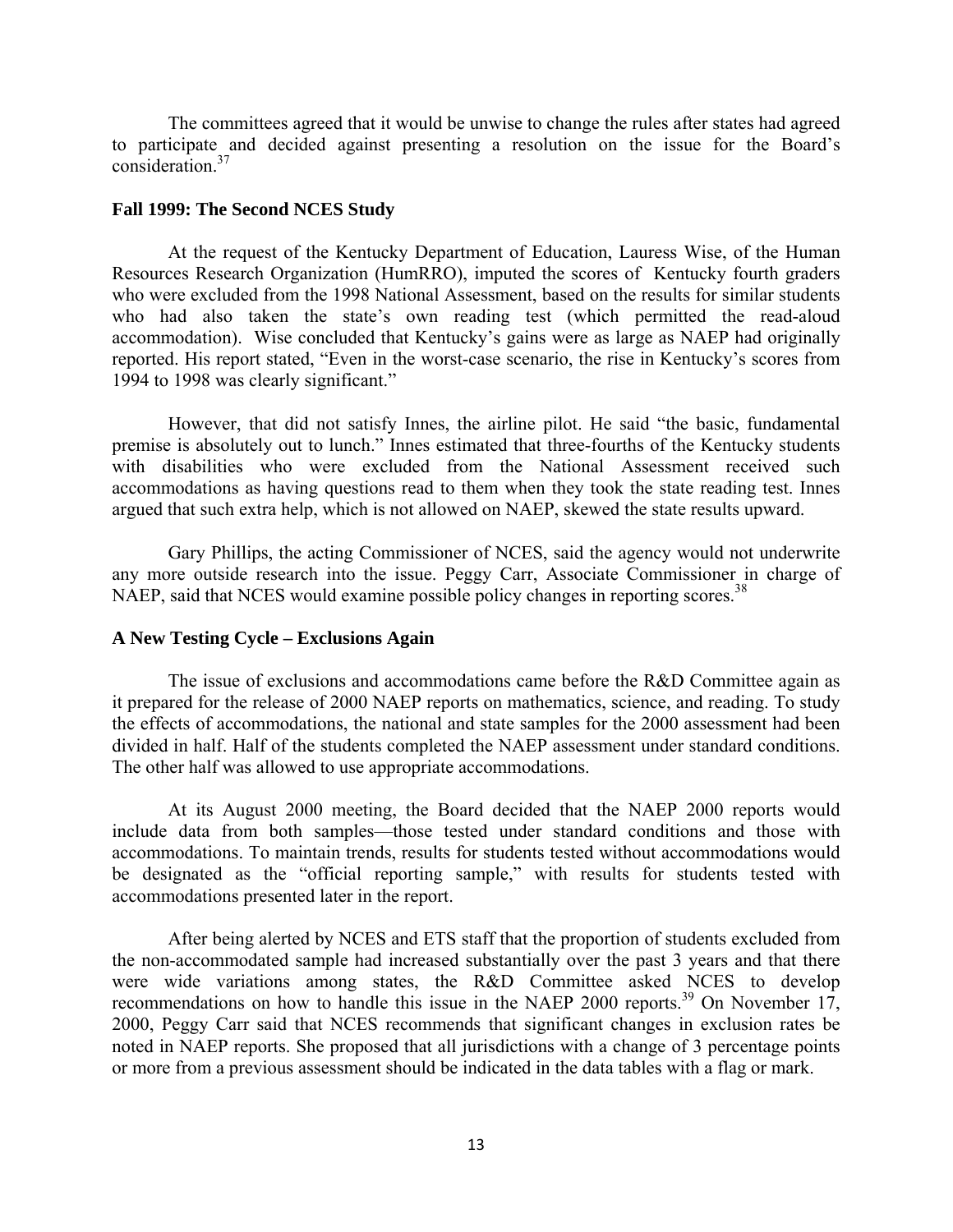In response to a question from Ed Donley, Acting NCES Commissioner Gary Phillips said 3 percent was chosen as the point to make a notation because that is where the change is statistically significant. Phillips said the flagging would affect 10 of the 40 jurisdictions that participated in the math assessment.

Acknowledging that states had not been advised of this possibility when they agreed to participate in NAEP 2000, Ms. Carr said some notations and discussion were still necessary to report results fairly and avoid charges that NAEP was trying to hide the situation.<sup>40</sup>

After discussion, the R&D Committee voted unanimously to recommend that the Board adopt guidelines for the presentation of data on exclusion rates and accommodations in NAEP 2000 reports:

- Exclusion and accommodation rates for all state and national samples, including data for all previous years used in trend comparisons, would be presented in an appendix.
- A change in exclusion rates of 3 percentage points or more from a previous assessment would be noted with an explanatory footnote written in objective, nonjudgmental language.
- No notations or flags would accompany current-year comparisons.<sup>41</sup>

The resolution was adopted by the full Board at its closing session. However, those who believed that action brought the difficult issue to a close were to be disappointed.

#### **Déjà Vu – Flagging Revisited**

On March 21, 2001, NCES presented new recommendations on presenting differences in exclusion rates in NAEP 2000 reports to a joint meeting of the Committee on Standards, Design, and Methodology (COSDAM) and the R&D Committee.

NCES had continued its data analysis after the November 20 meeting and concluded that flagging would be inappropriate because it was not possible to determine with sufficient accuracy a particular point at which the exclusion rate was significant. NCES recommended that the flagging portion of the November 2000 Board resolution be rescinded. Instead, it proposed to include explanatory language and a footnote indicating that changes in results over time may be affected by changes in exclusion rates. An appendix would be attached to reports describing several analyses of the relationship between changes in exclusion rates and state scores.

COSDAM Chairman Edward Haertel stressed the importance of explaining how the research had been done. Michael Ward said the report must be open and forthcoming to avoid any appearance of a cover-up. When the committees voted unanimously to recommend the NCES plan to the full Board, he abstained because of the possible impact on how results might be reported for his state.<sup>42</sup>

The Board adopted the recommendation and the NCES plan was used in the NAEP 2000 reports.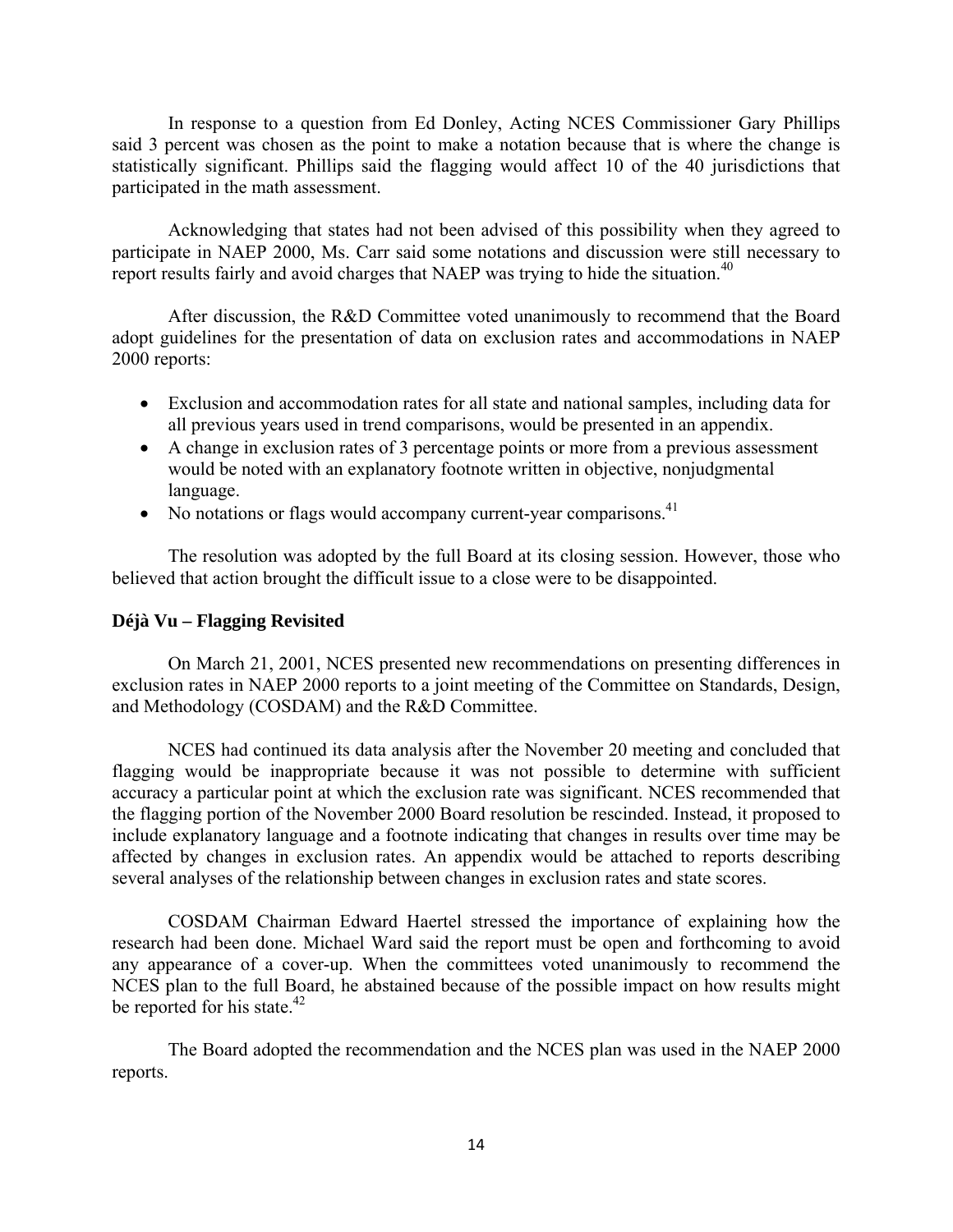Although more protracted than most issues, the exclusion and accommodation situation is an example of the diligence and perseverance with which the Governing Board and NCES approach any matter that might compromise the integrity of the National Assessment and its value to the American public.

#### **A Recommendation from a Friend**

Before serving as Secretary of Education in the Clinton Administration from 1992 to 2000, Richard Riley had been Governor of South Carolina and a member of the Governing Board. In comments to a Board meeting on February 19, 1999, he asked the Board to consider the achievement levels because they were "not very useful in showing where improvement is taking place or not taking place." Riley observed that in the last Writing report a great many students were at the Basic level and NAEP was not able to convey that many more of them were in the top half of that achievement level than in the bottom half.

"The Basic and the below Basic categories are very broad and the Advanced category is so very narrow that it's hardly useful." He encouraged the Board to consider establishing another achievement level to be able to report better on movement within the range of the assessment.<sup>43</sup> Subsequently, the Board contracted with ETS to explore possible enhancements to the reporting of results by achievement levels.

#### **The Governing Board**

Using data from the 1994 NAEP Geography assessment, ETS developed achievement level descriptions based on what students know and can do at the various levels as demonstrated by their performance on the assessment. This differs from the current achievement levels developed in the standards-setting process that describe what students should know and be able to do at each level.

COSDAM Chairman Edward Heartel said that using descriptors based on actual student performance on actual NAEP questions put the achievement levels on a much firmer basis than using descriptors based on test frameworks. Board staff suggested that the ETS recommendation be tested by applying the procedure to the 2001 Geography results and the committees adopted a resolution to that effect for the Board's consideration.<sup>44</sup>

The second aspect of the ETS study explored new ways of reporting on the performance of students whose scores are approaching the Basic and Proficient achievement levels. The study explored three methods of defining "approaching." The first was a statistical method that used the median score of students below Basic and between Basic and Proficient. The other two were based on a judgmental process—one in which a lenient judge may have placed the achievement levels and the other in which a lenient panel of judges may have set the levels.

Regardless of the method chosen, an analysis of the 1994 Geography results based on the new definitions resulted in greater differences between high-scoring student groups and lowscoring student groups than the ranges in the current reporting system.<sup>45</sup>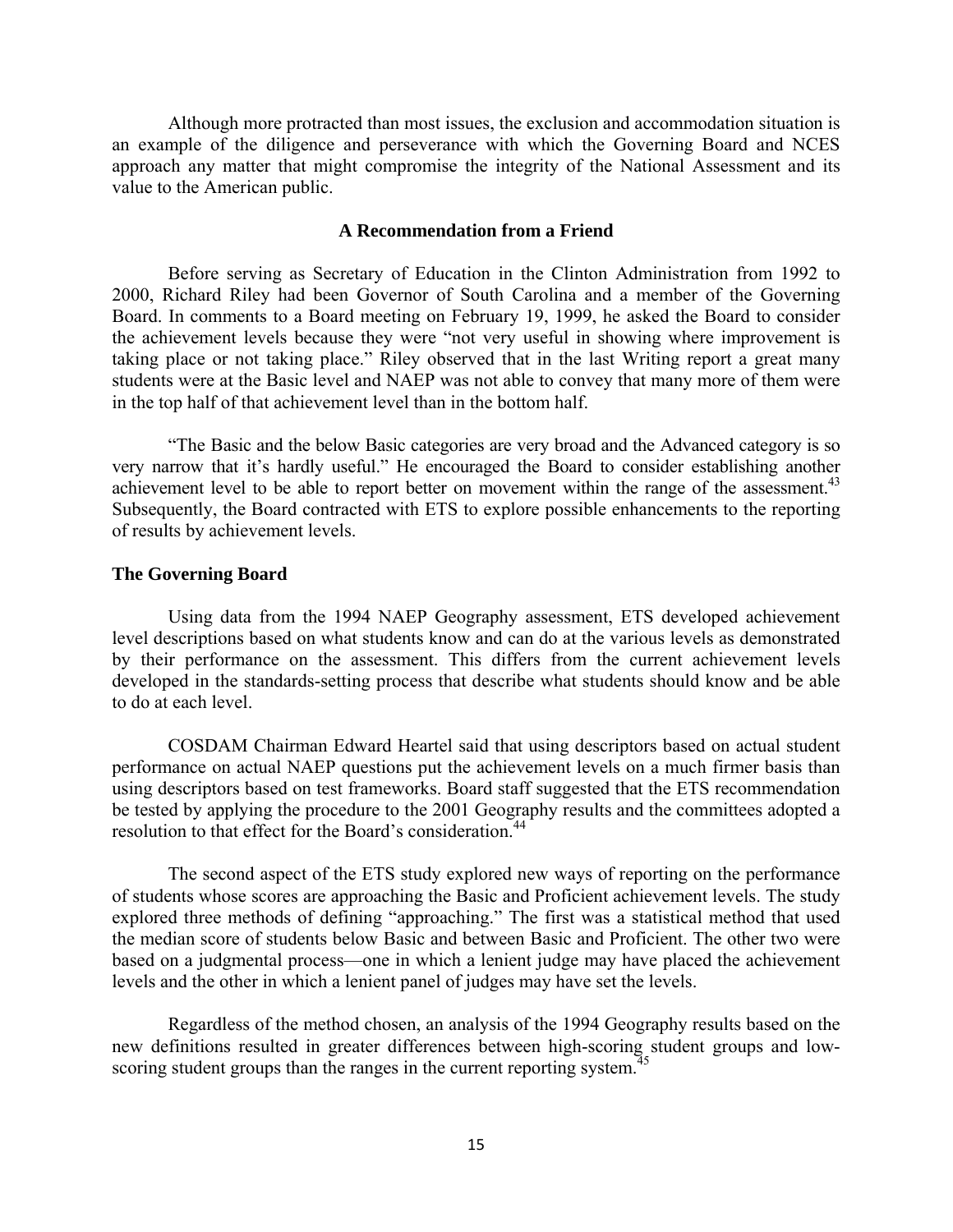Governing Board staff recommended that the "approaching" concept be defined as students having attained most of the knowledge and skills needed for Basic level work, rather than on the midpoint of the distribution (which would be difficult to explain) or on the degree of agreement among judges in the level-setting process (whose recommendations the Board did not always accept).

Staff also recommended that the study be continued based on the 2001 Geography assessment, but only for students "approaching Basic" since the Board's policy definition for Basic ("partial mastery of prerequisite knowledge and skills that are fundamental for proficient work") already embodied the concept of "approaching Proficient."<sup>46</sup>

There was no shortage of opinion among the committee and other Board members in the meeting. Michael Ward said that most state assessments, including those in his own state of North Carolina, focus on Proficient, so it would be more useful to have information about students approaching that level than Basic.

Chairman Haertel said that either of these two new "approaching" achievement levels would detract from the Proficient level, which for many years had been the goal for all students to attain.

Michael Nettles, Vice Chairman of the Board, said it was necessary to get more information on how the new "approaching" concept might work for both levels.

Diane Ravitch said that no matter what the Board called the new reporting concepts they would be regarded by the press as two new achievement levels, thus making Proficient seem high up the ladder rather than something all American students should aspire to.

R&D Committee Chairman John Stevens echoed Ravitch's sentiments, adding that it might be wise not to proceed with the "approaching" idea at all.

The committees developed a resolution combining the recommendation of ETS and the Governing Board staff. "Approaching" would be defined close to the cut-scores for Basic and Proficient at each grade (one-fourth of a standard deviation or 10 points, for example) and the descriptions of what students know and can do would be developed using the methodology suggested by ETS.

The resolution clarified its intent by stating that "In no event will the approved cut-points of the achievement levels be changed. Approaching Basic and approaching Proficient are not to be regarded as new achievement levels, but as a means of reporting on and describing the skills of students who are close to the Basic and Proficient levels."

The resolution was approved by a 9 to 2 vote, with the "nays" cast by the chairmen of the two committees, Ed Haertel and John Stevens.47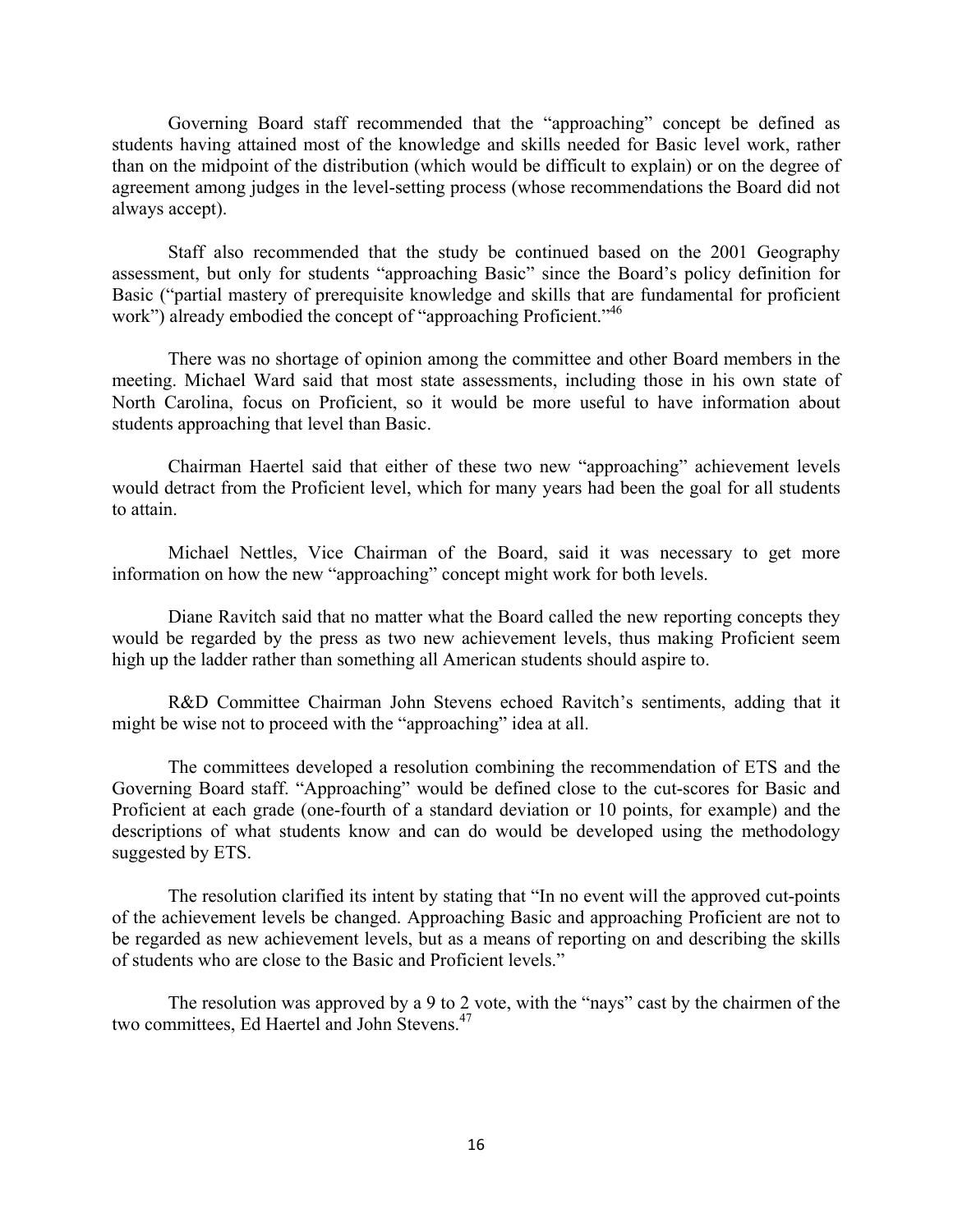On March 3, 2001, after extensive debate and having been advised of the committee Chairmen's opposition, the Board unanimously adopted a motion by Thomas Fisher referring the issue to its staff for additional work.<sup>48</sup>

Staff reported to another joint meeting of the two committees on May 11, 2001. Sharif Shakrani, Deputy Executive Director of the Governing Board, called previous proposals problematic because they could be misinterpreted as creating additional achievement levels; that is, below the Basic and Proficient cut-points. He presented a new proposal that would overcome this problem by describing the knowledge and skills students need to move from below Basic to Basic and from Basic to Proficient.

Jim Carlson, also of the Governing Board staff, informed the committees that the reason for pursuing this topic is that many NAEP users have expressed a need for more detailed information about the performance of students within the achievement levels. He cautioned that, although a procedure like the one Dr. Shakrani described might be useful for subjects like mathematics, it would not work well for subjects where the skills and information to be learned are less distinct.

He suggested postponing action on the issue while continuing to study it, given the workload involved in preparing for the President's *No Child Left Behind* (NCLB) initiative and changes being considered for NAEP.

The committees passed a motion encouraging further discussion and analysis, and the new reporting initiative was postponed indefinitely.<sup>49</sup>

### **A New Administration Brings Dramatic Change**

During the first year of the new administration in Washington (2001), the Governing Board responded to legislative actions that had implications for the reporting and dissemination of NAEP results.

Anticipating that President George W. Bush's education reform initiative would require annual state-level testing of reading and mathematics, at a special meeting on June 28, 2001, the Governing Board adopted a policy statement providing that:

- Beginning in 2003, the national and state-level results for grades 4 and 8 reading and mathematics shall be released within 6 months after the completion of testing.
- The primary means of releasing initial grade 4 and 8 reading and mathematics results each year shall be a summary report intended for a general public audience.<sup>50</sup>

These were two very significant and interdependent changes. NCES finally agreed that by changing the nature of the report used in the initial release, the Board's longstanding goal of issuing assessment results within 6 months of testing could be achieved.

By the November 17, 2001, Board meeting, it was clear that the legislation pending before Congress would require reading and mathematics to be assessed every other year rather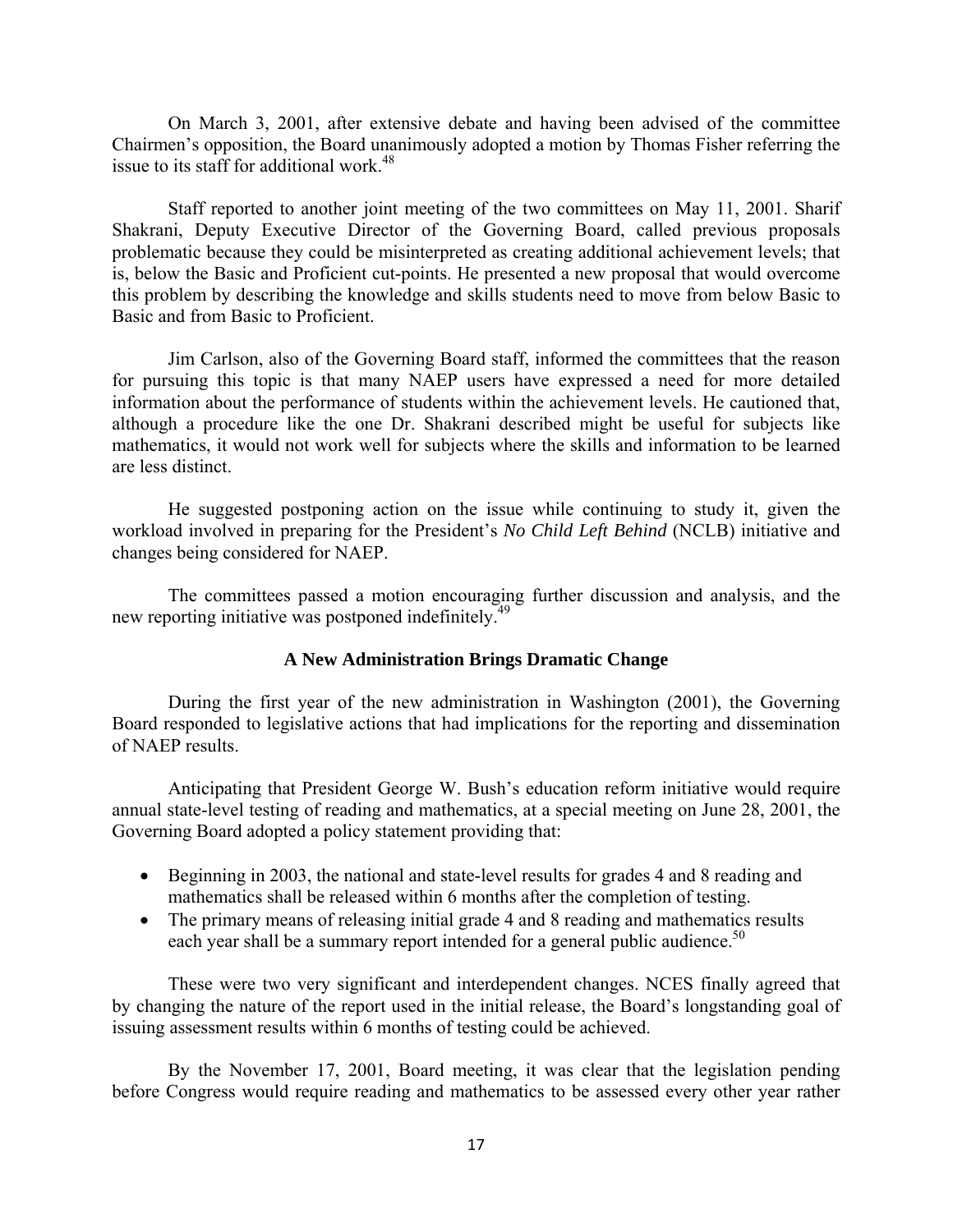than annually. The Board adopted the R&D Committee's recommendation that results would be available on the Internet at the time of the scheduled NAEP release, including one block of test questions for each grade.<sup>51</sup> The release of test questions was part of the Board's commitment to help NAEP users better understand the nature of the assessment and the learning represented by the achievement levels.

On January 8, 2002, President George W. Bush signed into law his major education reform initiative, the *No Child Left Behind Act*. The Governing Board's anticipatory actions had positioned the National Assessment to play an important role in this major education reform initiative. NCLB required all states to participate in the NAEP Reading and Mathematics assessments as a condition of receiving federal aid. Now the nation would have available a steady stream of National Assessment results in reading and mathematics for all states, the District of Columbia, Puerto Rico, and Department of Defense schools.

#### **A Promise Kept**

At the end of the May 27, 1999, hearing into the politicization and exclusion issues, Representatives Hoekstra and Castle, both Republicans, promised that Congress would act to end any confusion between NCES and the Governing Board about the responsibility for the release of NAEP results.

The promise was kept. However, with a new administration, Senator Ted Kennedy took the lead in preventing future NAEP releases from being politicized.

On November 2, 2002, President Bush signed a law creating the Institute for Education Sciences (IES). The law included a provision that the Governing Board shall "plan and execute the initial public release of National Assessment of Educational Progress reports." Other continuing duties included (1) to "develop guidelines for reporting and disseminating results," (2) to "develop a process for review of the assessment…," and (3) to "exercise… its responsibilities… independent of the Secretary and the other offices and officers of the Department."<sup>52</sup>

The new law dramatically shifted the responsibility for reporting NAEP results to the Governing Board from NCES and made other responsibilities more explicit. Although it was not always easy, the Governing Board and NCES worked together to make the transition as nondisruptive and smooth as possible.

#### **The Initial Release of Results**

On May 17, 2003, the R&D Committee issued its first recommended policy statement addressing the exercise of the Board's new responsibility to "plan and execute the initial public release of National Assessment of Educational Progress reports."

The statement said that implementation of the law would require (1) the assumption by the Governing Board of certain activities conducted by the Department of Education, (2)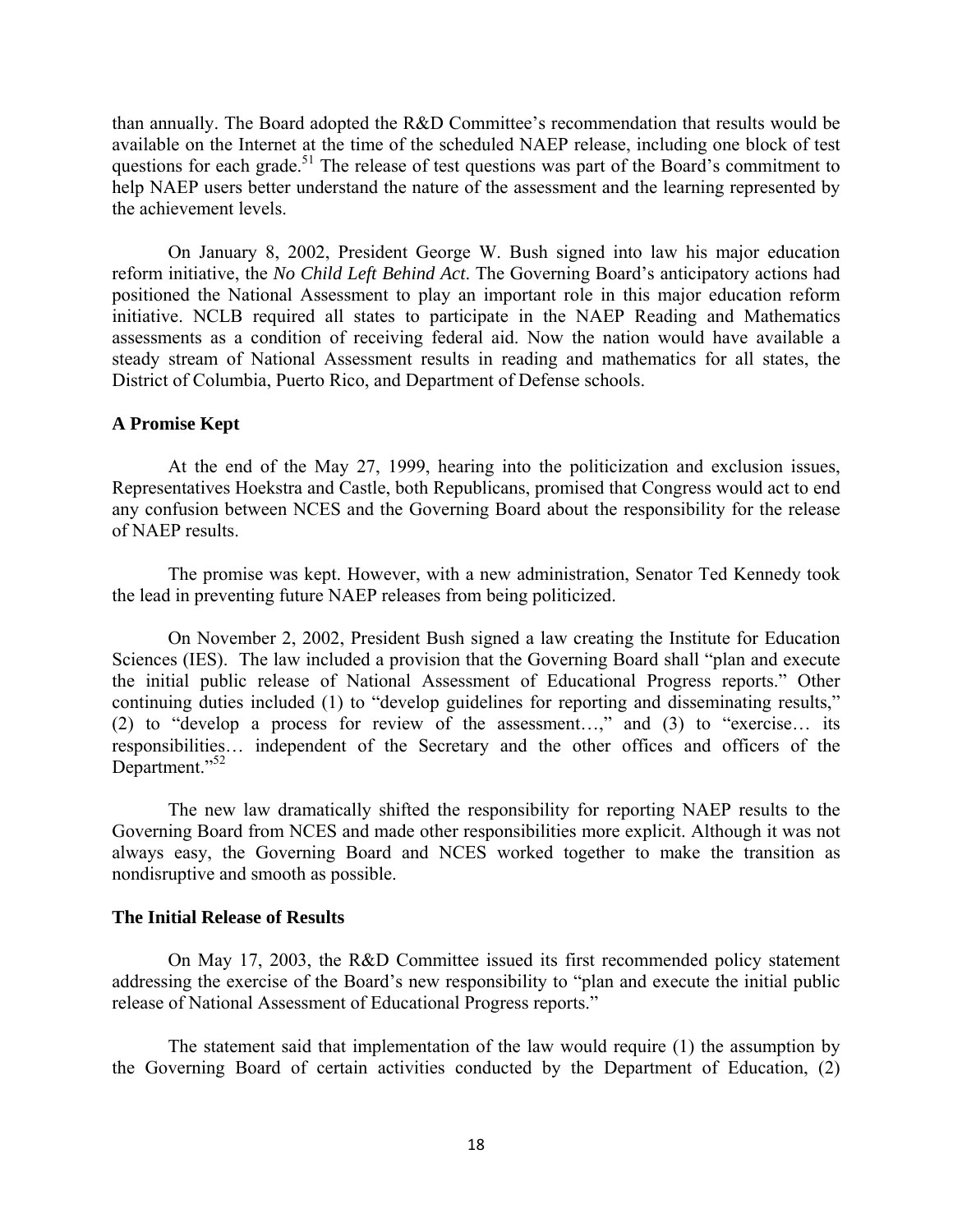collaboration and cooperation with the Commissioner of NCES, and (3) additional resources to carry out required activities. The statement further clarified that:

- Responsibility for planning and executing the initial release "means organizing and conducting the actual release event for a NAEP report and the arrangements and activities leading up to and following, which are related to that event."
- The Board determines the time, location, agenda, and presenters for the event. (The statement made a commitment that the Commissioner of NCES would be asked to present NAEP results.)
- "Planning the initial public release" includes setting policy for the content of NAEP reports. $53$

## **Defining the Reports**

At the next Board meeting in August, the R&D Committee presented a *Policy Statement on Reporting National and State-Level NAEP Results in Reading and Mathematics* to formalize policies related to NCLB that required those subjects to be assessed every 2 years. The statement provided that:

- The primary means for the initial public release shall be a summary report.
- Beginning in 2003, the initial reports shall be ready for release within 6 months of testing.
- The manner of release shall be determined by the Board.
- After the Board has received the final text and tables of each completed summary report, the Chairman of the R&D Committee, on behalf of the Board, shall determine the date of the initial release. The initial release shall be within 30 days after receipt of the completed report.<sup>54</sup>

The statement also addressed the Board's new responsibility to provide guidance for the presentation of the report and to determine its content, including:

- Reports must be written in a clear, jargon-free style with attractive charts, tables, and graphics.
- A limited number of contextual variables and subject-specific background information must be included to enrich and give perspective to the results.
- Sample questions must be used to illustrate the range of student performance and exemplify the NAEP achievement levels.

The statement also specified issues related to the reporting of achievement levels, average scale scores, percentile distributions, and trend data.<sup>55</sup>

## **The Ogilvy Report**

The Board sought outside expertise to provide critical advice as it took on its new responsibilities. Ogilvy Public Relations Worldwide delivered its report, *NAEP: Reporting Initial Results – Analysis and Recommendations for Improvement* on July 22, 2004.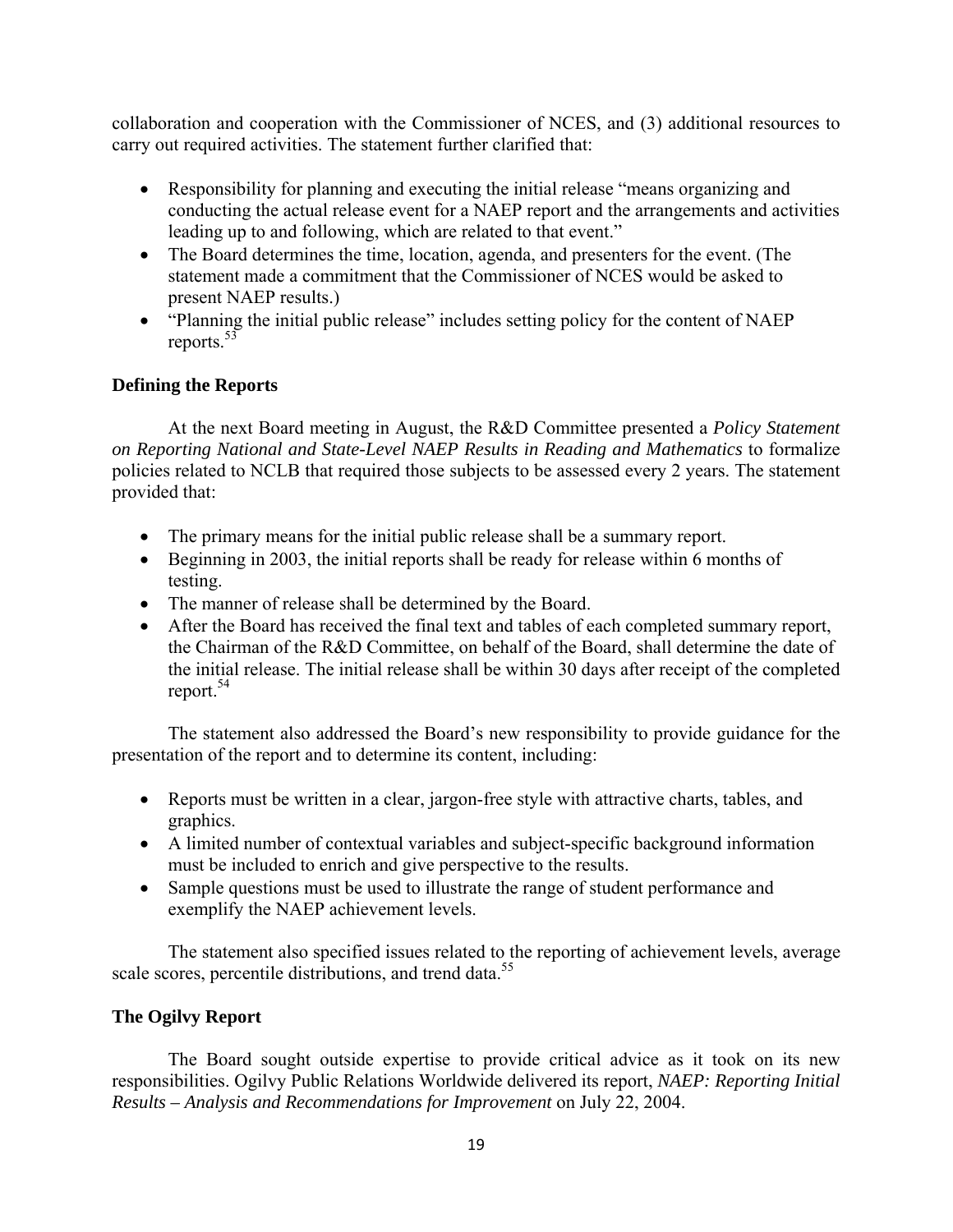The Board and NCES had worked together over the years to produce more user-friendly materials to support the initial release of NAEP results, and they were proud of their work. However, Ogilvy found many areas for improvement:

**Policy guidelines** were not functioning as stated and intended.

*Guideline:* The primary audience is "the general public."

In practice, the audience has turned out to be education policymakers, advocacy groups, federal and state officials, educators, parents, and representatives of media outlets that reach them.

The "interested users" had difficulty locating the information they wanted, charts lacked necessary explanations, and there were too many complex phrases and terms, assuming technical knowledge they simply did not have.

A readability analysis found that NCES reports are written at a college graduate level, whereas the *Chicago Tribune's* NAEP coverage is written for a high school graduate or college freshman.

*Guideline:* Reports are to be "relatively brief, written in a clear, jargon-free style with attractive charts, tables, and graphics."

In practice, the reports have become increasingly lengthy. In just one year, *Highlights* went from an 8.5 x 11, 25-page report to a 9 x 14, 35-page document.<sup>56</sup>

## *Highlights* **reports** need improvement.

A summary of important information should be at the front of each report. A consistent data-reporting structure would help users find the information they want and the use of color would help with navigation. Better graphics could help explain achievement level and subgroup results.

Technical explanations should be kept to a "necessary minimum."

The current 9 x 14 size is difficult to store because it does not fit on a common bookshelf.57

## **NAEP Web access** is not user friendly.

The Web site is difficult to locate.

Once on the NAEP site, it is difficult to find the results because there is a tremendous amount of information on a very large site.

The design and presentation of information should be different from that in the printed report.

Ogilvy recommended creating a separate *Nation's Report Card* Web site for the initial release.<sup>58</sup>

Ogilvy stated that "NAGB could itself take on the challenge of re-thinking and redesigning the initial reports and Web environment. NAGB could oversee (with NCES involvement) the creation of new format options for the report and the development of a new Web site architecture. Once developed and agreed upon, these would become a flexible design template for future NAEP releases."<sup>59</sup>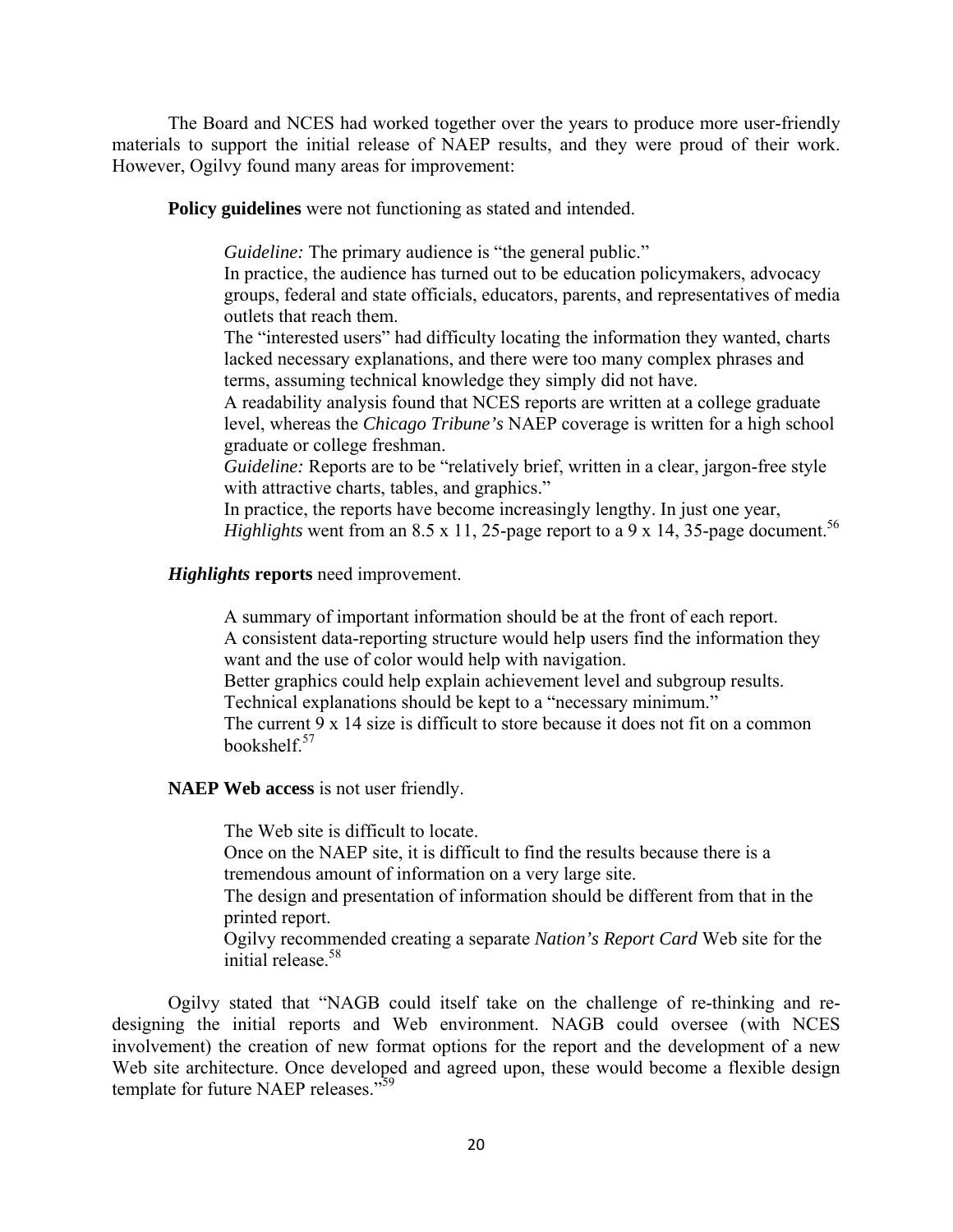Over the next several months, the R&D Committee, Governing Board staff, and Ogilvy representatives worked extensively to develop recommendations for the Board's consideration. This intense activity culminated in several actions at the November 2004 Board meeting.

## **A Full Agenda for the November 19, 2004, Board Meeting**

First, the R&D Committee brought forward an updated Policy Statement that clearly delineated the responsibilities of the Governing Board and NCES, and also addressed Part I of the Board's expanded role: Report Preparation and Content.<sup>60</sup>

Second, the Board also approved the Committee's recommended "Specifications for NAEP 2005 Reports," laying out very detailed descriptions that left no questions unanswered. It also outlined detailed requirements for *The Nation's Report Card's* Web site.<sup>61</sup>

Third, the Board adopted the Committee's recommended "Reporting Schedule for 2005 NAEP Assessments" that covered 13 reports to be released beginning in September 2005 and continuing through Fall 2006 or Winter  $2007.^{62}$ 

The schedule reflected a tremendous amount of work to be done by the Governing Board, NCES, and contractors as they dealt with data analysis, report preparation, and release activities for assessments of Mathematics, Reading, and Science for the nation, states, and trial urban districts, plus several special reports.

#### **More New Responsibilities Addressed**

In the months before the May 2005 Board meeting, the R&D Committee completed recommendations for two more sections of the policy statement that addressed the expanded responsibilities given to the Board: the Public Release of NAEP Results, and Dissemination and **Outreach** 

Part II outlined the Board's responsibilities and authority for planning and conducting the initial public release of NAEP results and its relationship to NCES throughout that process.<sup>63</sup>

Part III explained the Board's ongoing activities to disseminate information about the National Assessment and its results.<sup>64</sup>

These new sections were adopted by the Board on May 20, 2005, completing a statement that included policy principles and guidelines for reporting, release, and dissemination of National Assessment results.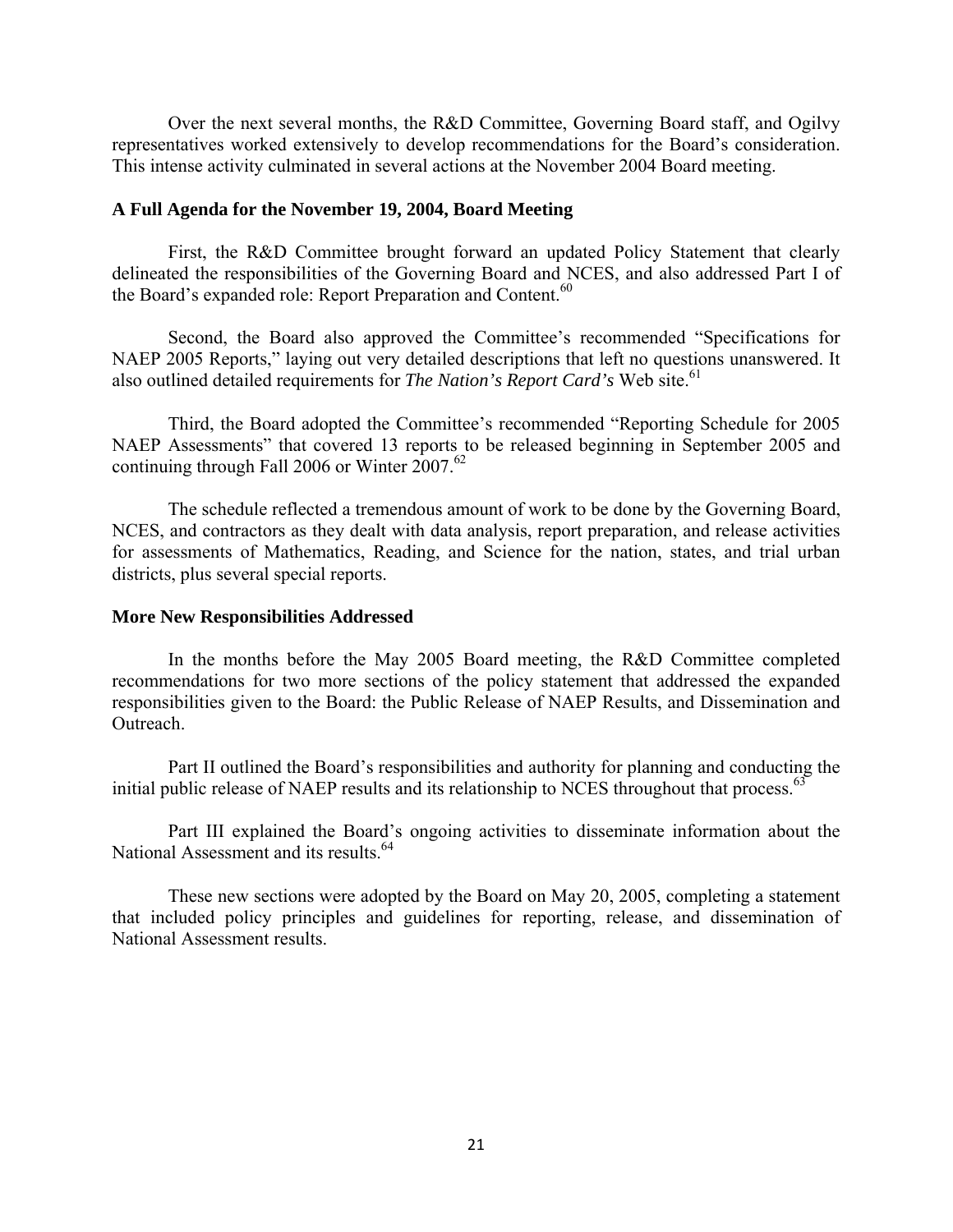#### **Puerto Rico – No Jurisdiction Left Behind**

#### **Meeting of the R&D Committee**

"This is totally unacceptable," said Luis Ramos, responding to a presentation by an NCES staff member who had explained carefully that it was impossible to report results of the 2005 NAEP for Puerto Rico because of technical reasons.<sup>65</sup>

As a native of Puerto Rico, Ramos was intensely interested in this subject. Ramos was a business and civic leader from Pennsylvania who had served on the State Board of Education and the local school board in Allentown; the Governing Board had first come to know him when he served as a member of the Commission on the 12th grade NAEP.

A specially translated Spanish language version of the NAEP mathematics assessment had been administered to students in Puerto Rico in 2003 and 2005 to comply with NCLB requirements, but the results had not been reported. (The Secretary of Education exempted Puerto Rico from the NAEP reading assessment because that test is an assessment of reading in English.)

In a memorandum to the Board, NCES said the 2003 results for Puerto Rico in both grades 4 and 8 could not be placed on the NAEP scale because the percent correct on many items was low and omit rates were high, particularly on constructed-response questions. Suzanne Triplett of NCES said results for 2005 have presented similar problems that have not yet been resolved.<sup>66</sup>

The tendency of the Governing Board had been to defer to NCES on such technical matters, but Ramos would not be deterred. He said if the results show low performance the data should still be released to the public, and argued that NAEP needs to be transparent and should not hold back information.

Chairman John Stevens said that the Committee would take up the issue of NAEP reports on Puerto Rico again in May. After the meeting, Ramos and Stevens met with staff from NCES and the Governing Board to express their determination that results for Puerto Rico would be finally released. At the full Board meeting on March 4, Mr. Stevens announced that he and Ramos would meet with NCES and Board staff to try to resolve the Puerto Rico reporting issue before the May Board meeting.<sup>67</sup>

#### **Joint Meeting of NCES and Governing Board Staff**

On April 6, 2006, Ramos and Stevens attended a joint meeting of NCES and Governing Board staff to discuss the Puerto Rico situation. NCES staff had prepared a PowerPoint presentation to explain how the test had been administered in Puerto Rico.

For 2003, the translation had been done by ETS bilingual staff using a version of the language commonly found in Spanish-language textbooks. Using standard NAEP procedures, the test was administered to approximately 3,000 students in 100 schools for each grade. There was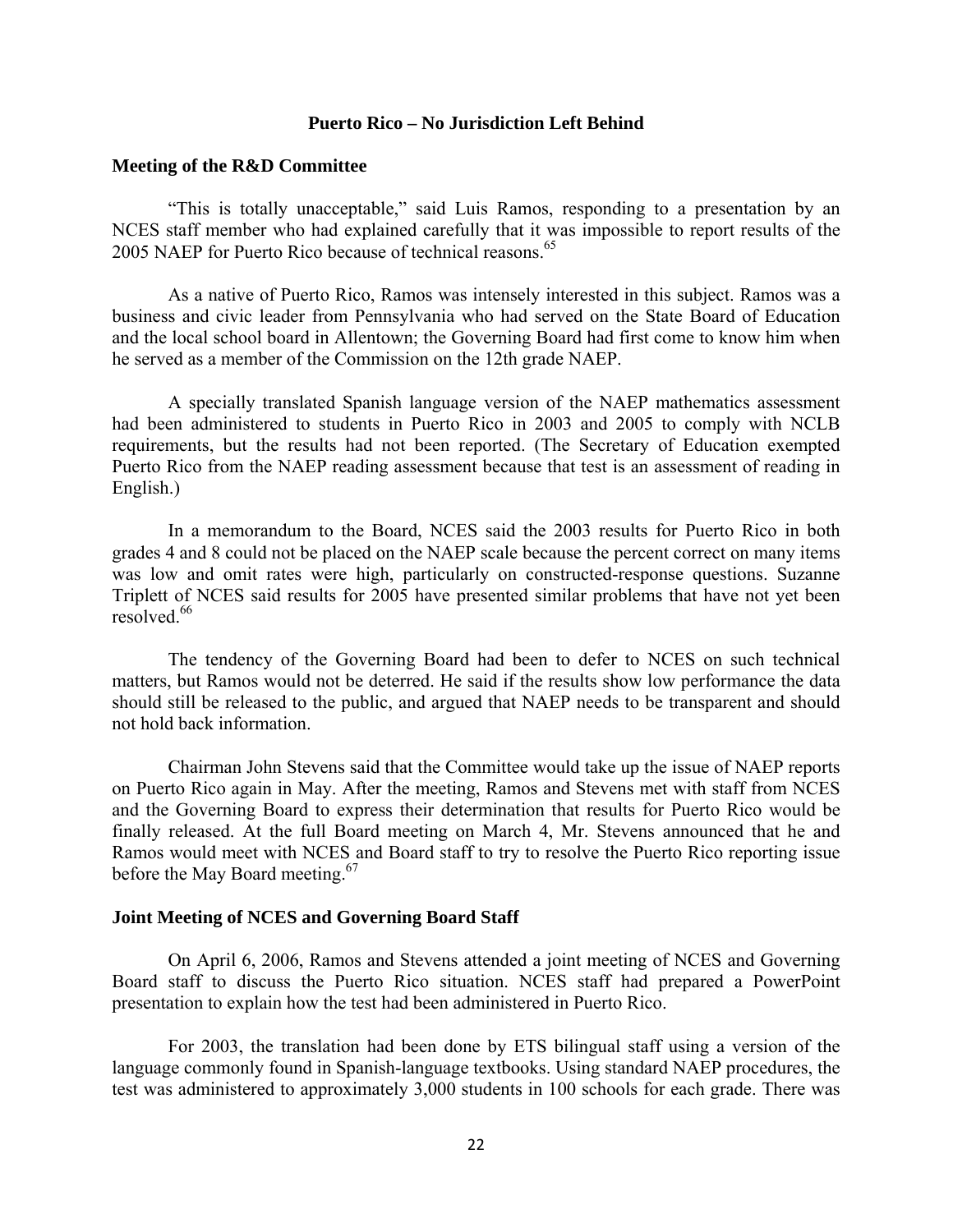a large amount of missing data. The average result was 25 percent of students getting each item correct, which was too low to give stable results on the NAEP scale.

For 2005, the translation was reviewed by native Puerto Ricans and about 35 percent of the items were revised for cultural and linguistic suitability. Two workshops were held in Puerto Rico for the purpose of increasing participation and response rates by reviewing test content and released materials. Testing procedures were changed to allow an additional 10 minutes for each block of items, to explain test item types, and to encourage students to attempt all items.

NCES staff presented their further analysis of the Puerto Rico data, concluding that some meaningful results could be derived from the assessment and discussed the reports that would be produced.68

### **The Governing Board Meeting**

At the May 19, 2006, R&D Committee meeting, Peggy Carr reported on the work that had been done since March. She explained that initial analyses indicated that results could not be reported for both 2003 and 2005 because of a high nonresponse rate and a poor fit of the Puerto Rico response patterns with the national model. However, more recent analysis found that results could be reported reliably.

Accordingly, Carr announced that plans are in place to report the Puerto Rico data in fall 2006. She said that, to explain the delay in the release and describe the research that has taken place, three reports will be issued:

- 1. A "Highlights" report will include the 2003 and 2005 scale scores and achievement level results.
- 2. A technical report will explain the background of the Puerto Rico assessment, how the assessment was conducted in 2003 and 2005, changes made in test administration, and the research that now makes it possible to report results for both 2003 and 2005.
- 3. An item analysis report for Puerto Rico will show the types of questions and content areas students in Puerto Rico tended to answer correctly and incorrectly.

Luis Ramos expressed his appreciation to Ms. Carr and her staff for the extra efforts they made to produce reports on the Puerto Rico results. He said educators in the Commonwealth should pay close attention to the NAEP data. The Committee recommended that the reports be released at a press conference in Puerto Rico.<sup>69</sup>

*Education Week* reported on the progress that had been made in reporting results for Puerto Rico. It quoted the NAEP Coordinator for Puerto Rico's education department, José A Rivera, who said he believes the lack of alignment between the test and the curriculum could be a factor in students' answering questions incorrectly or leaving them blank. In response to e-mail questions, Rivera wrote, "The Puerto Rico Department of Education and their students take NAEP seriously. This is not a factor driving down scores."<sup>70</sup>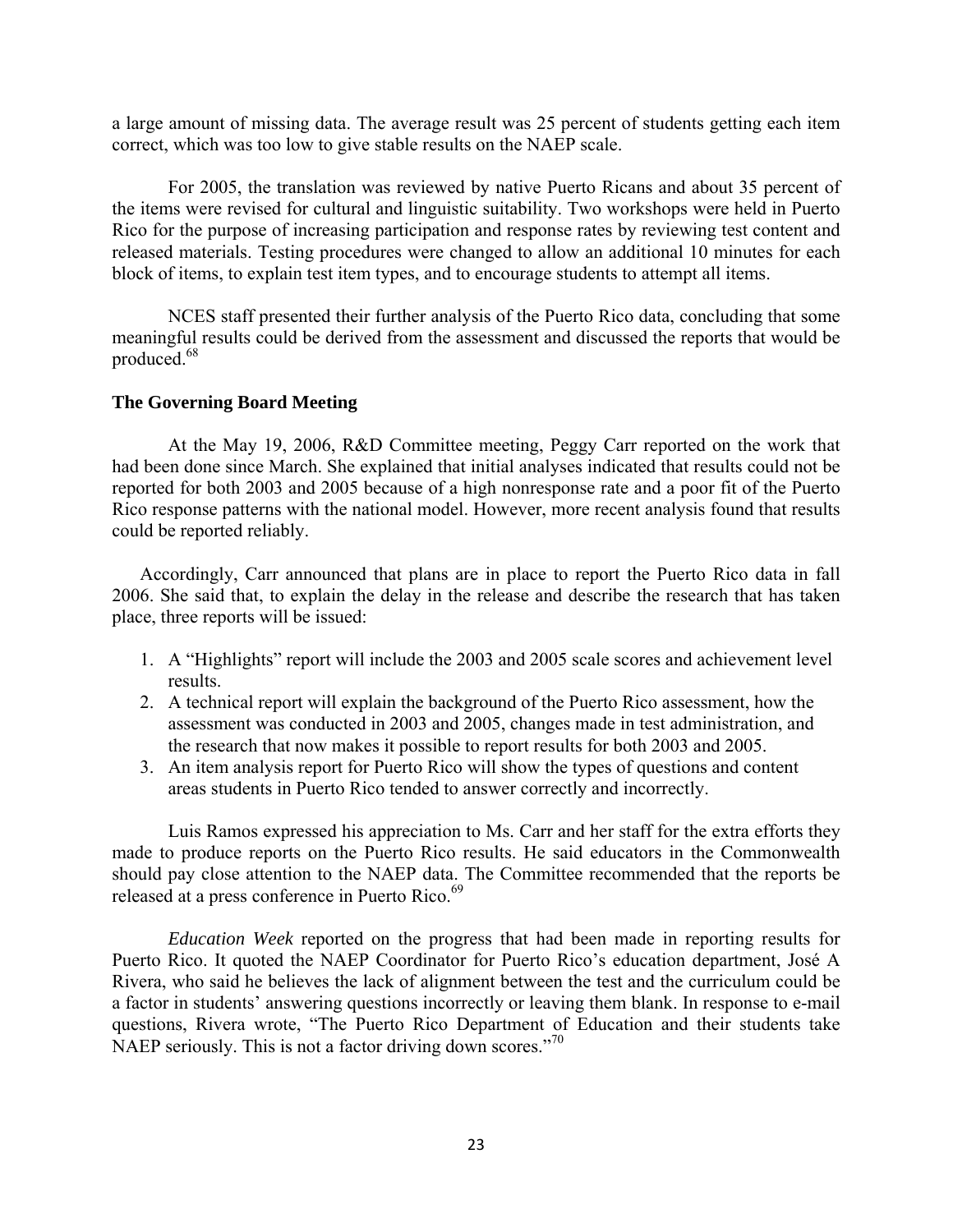#### **Releasing the Results**

On March 29, 2007, NAEP results for Puerto Rico were released by NCES Associate Commissioner Peggy Carr and Board member Luis Ramos at a news conference in San Juan. They released two reports, *The Nation's Report Card: Mathematics 2003 and 2005 Performance in Puerto Rico—Highlights* and *The Nation's Report Card: Mathematics 2005 Performance in Puerto Rico—Focus on the Content Areas.*

Communication*Works,* the Board's public information contractor, worked closely with a public education agency in Puerto Rico to prepare for the event. A major effort was made to inform reporters about NAEP because this was the first time the National Assessment had tested students in the Commonwealth. The NAEP reports and all materials were available in Spanish and the entire news conference was conducted in Spanish, with Ramos speaking his native language and Carr using an interpreter. $1$ 

In announcing the results, Carr said there were some problems with the translation of the assessment used in 2003, but the problems were resolved for the 2005 test with the involvement of native Puerto Ricans.

In 2003, 9 percent of fourth grade students in Puerto Rico scored at or above Basic compared to 76 percent of students in the nation. Four percent of eighth grade students in Puerto Rico scored at or above Basic compared to 67 percent in the nation.

In 2005, 12 percent of fourth grade students in Puerto Rico scored at or above Basic compared to 79 percent in the nation. Six percent of Puerto Rico's eighth grade students scored at or above Basic compared to 68 percent in the nation.

Ramos said, "These results suggest that there is considerable room for improvement, but they also provide a good understanding of where student performance in Puerto Rico is strongest and what areas may need extra attention." As an example, he pointed out that island students scored relatively well in geometry, but they scored considerably lower on "word problems" that required them to show their work and explain their answers.

"It is important to keep in mind that the results we are talking about today represent a starting point to which we can compare future scores in order to measure growth in achievement over time," he said.

In reacting to the release, Puerto Rican officials urged caution in interpreting the results because of "linguistic and cultural bias." But regardless of the language issue, Waldo Torres, the island Education Department's Deputy Secretary for Academic Affairs, said the test results would serve as an important "instrument of analysis" to make improvements in the math. He said more math classes would be offered and there would be more emphasis on solving word problems, rather than strict memorization and solving formulas.<sup>72</sup>

The NAEP results were a major story in Puerto Rico. Not surprisingly, mainland coverage was limited: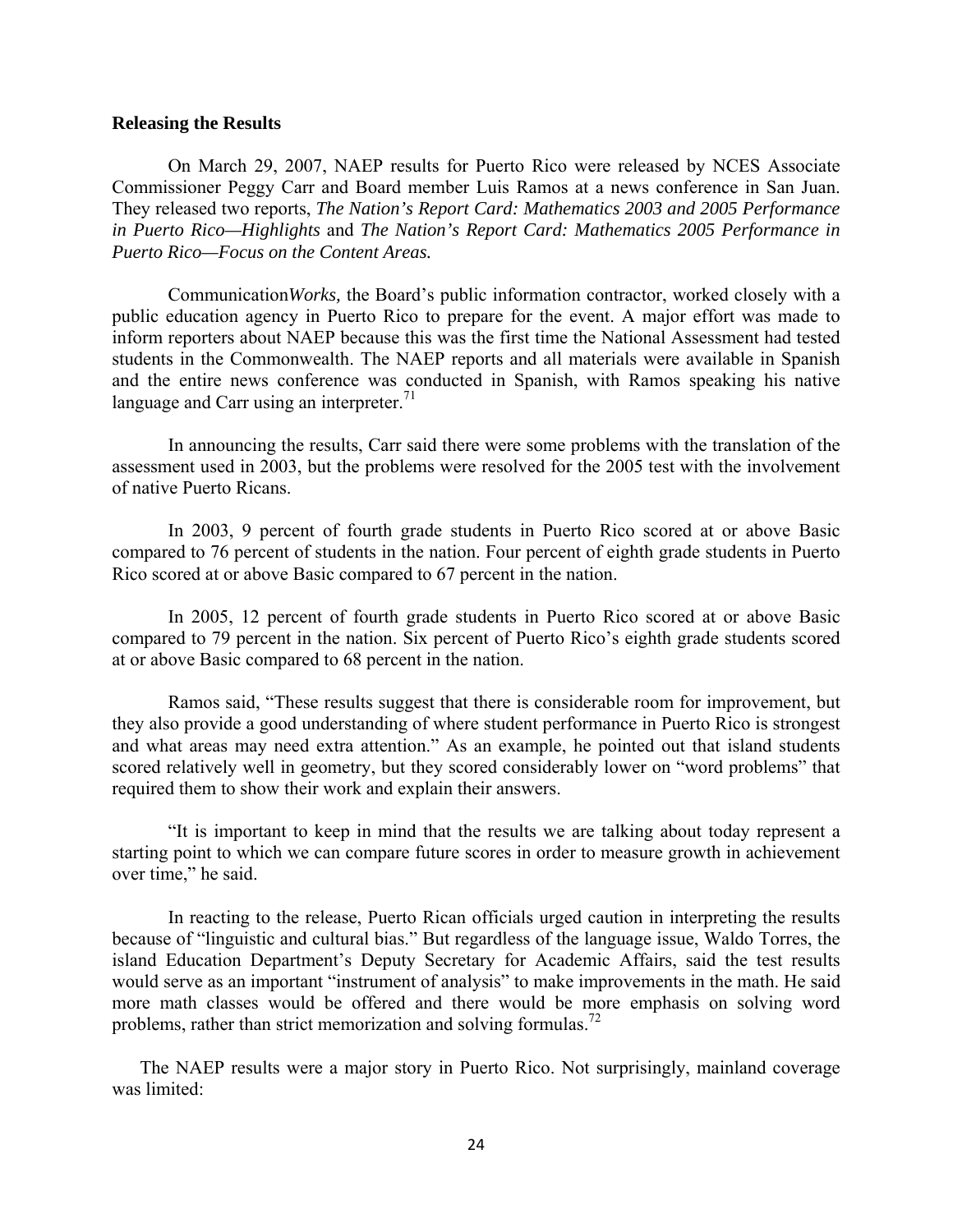- There were stories in every daily newspaper on the island and several front-page articles, including an article in the *San Juan Star.*
- The release was featured in nearly 20 TV and radio stories, including coverage by Univision TV and Univision Radio, Telemundo, and the San Juan Public Broadcasting System.
- Combined coverage both in Puerto Rico and elsewhere in the U.S. reached an audience of more than five million people.<sup>73</sup>

Release of the NAEP 2007 results was delayed until December 2008 because of the same kind of difficulty as that stated earlier in analyzing the data to produce useful results. Meanwhile, officials in Puerto Rico were feuding about whether or not the island should even participate in NAEP.

Puerto Rico's Secretary of Education, Rafael Aragunde-Torres, wrote to U.S. Department of Education officials requesting that the island be permanently exempted from participating. However, that effort was rejected by recently elected Governor Luis G. Fortuno, who wrote to Secretary Spellings that removing Puerto Rico from the assessment would "do a terrible disservice to students, parents, and teachers" on the island.<sup>74</sup>

## **Reporting Standards Applied to R&D Policy Statements**

Following the enactment of legislation in 2002 that expanded the responsibility and authority of the Board, the R&D Committee worked with Board staff, NCES, and contractors to establish new policy and guidelines for the reporting, release, and dissemination of National Assessment results. Realizing that the separate statements it had developed on reporting, release and dissemination were rather cumbersome and not very user friendly, the R&D Committee decided to look at them with the same "critical eye" it had applied when improving the presentation of information in NAEP reports.

The culmination of the long-term collaborative effort and the critical review was represented in two documents recommended for adoption by the Governing Board at its August 6, 2006, meeting.

The first, an eight-page document titled *Policy Statement on Reporting, Release, and Dissemination of NAEP Results,* delineates the general responsibilities of NCES and the Governing Board and lays out the policy principles for (Part I) Report Preparation and Content, (Part II) Public Release of NAEP Results, and (Part III) Dissemination and Outreach. The appendix describes the materials to which the principles apply.<sup>75</sup>

The second document, *Guidelines for The Nation's Report Card,* includes detailed specifications for the two primary mechanisms for use in the initial release of NAEP results—the printed *Highlights* report and the dedicated Web site.76

The continuing impact of this 3-year effort is significant: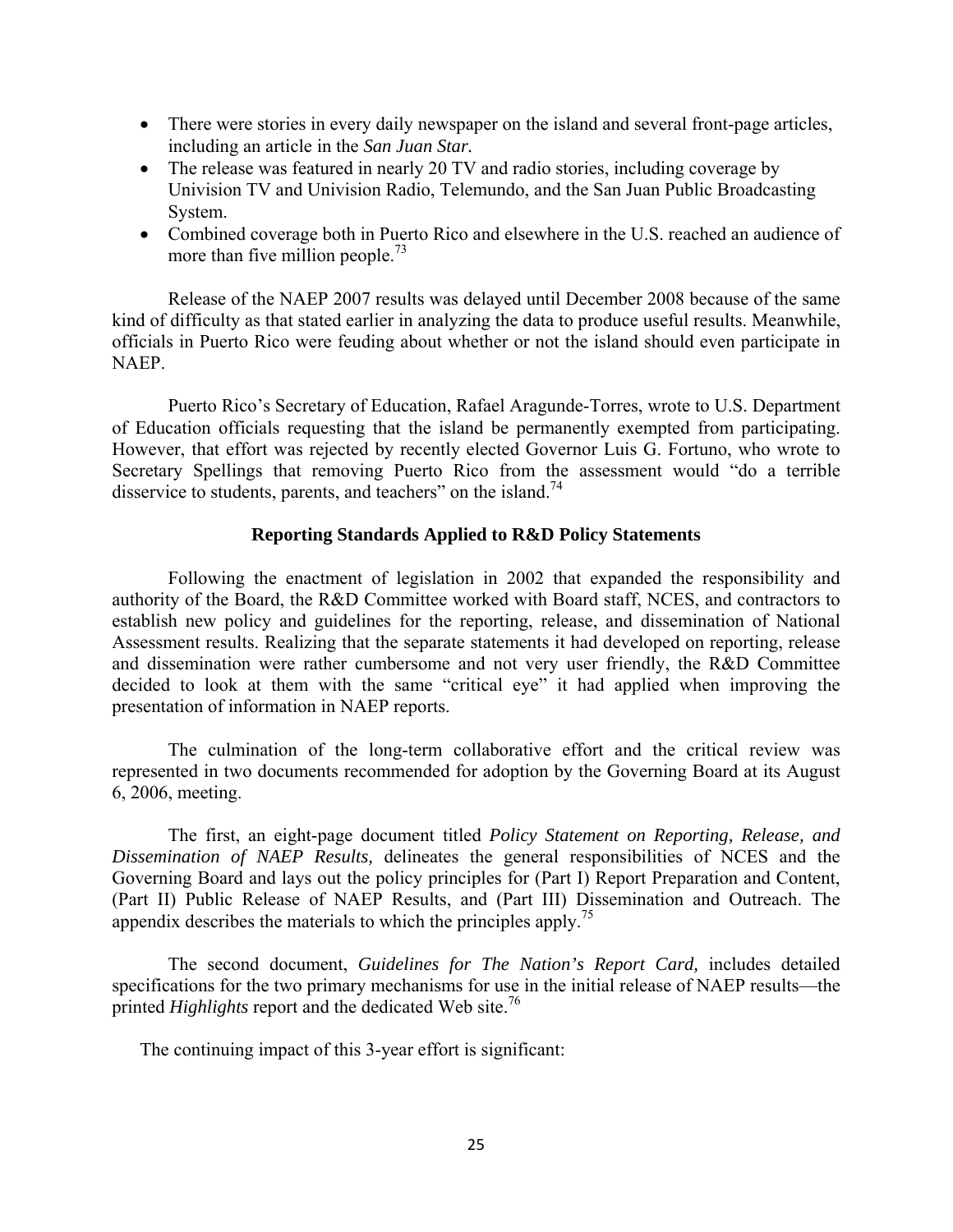- The Nation's Report Card is the official "brand name" of the initial report of NAEP results in print and on the dedicated Web site.
- The printed report is very different, as envisioned in the guidelines developed by the Committee.
- The new Web site exceeds everyone's expectations. It presents the results clearly and allows users easy access to information in which they are interested.
- The report content has also changed. It features new graphics and shows both Basic and Proficient achievement level results. It emphasizes changing demographics and their powerful influence on results (a favorite topic of Chairman Darvin Winick). Technical information is presented clearly for the interested user.

The Board has also put its stamp on the release events:

- The events are often held in different cities around the country in venues that are relevant to the subject of the report being released.
- Interaction with the media has been enhanced with briefings, the provision of embargoed information in advance, and the "Peggy Carr Web Chat" immediately after the news conference, which gives interested parties an opportunity to ask questions and to obtain more information.
- Former Governing Board Executive Director Charles Smith began the practice of providing a short video clip commenting on the release, for use in televised coverage.
- The materials and comments at the event are entirely free of politics and unwarranted commentary.

Fittingly, this meeting brought to a close the service of R&D Chairman John Stevens on the Governing Board as he completed the second of two 4-year terms.

## **Closing Thoughts**

This brief chronicle of events focused on reporting and dissemination gives some sense of how the National Assessment must constantly respond to the changing environment in which it operates. Both the Governing Board and NCES are aware that, as a report on educational progress, NAEP must remain fundamentally constant so that it measures real changes in achievement and other important factors. Yet, NAEP cannot be mired in the past. If it is to remain "the gold standard of educational assessment" it must embrace new testing technologies, it must figure out new ways to deal with the exploding demographic diversity of our nation, and it must constantly strive to provide the greatest value possible to its users.

As the R&D Committee and the full Governing Board dealt with the topics in this paper and other matters, a good deal of research and thought took place that never manifested itself in policy or practice for NAEP. Some of them warrant further exploration because they could help make NAEP more than just a "scorekeeper or referee."

The enhanced description of achievement levels presented by ETS promised to report what students actually demonstrated they knew and could do at various levels on the assessment. Done well, that would give greater meaning to the assessment results. The report could also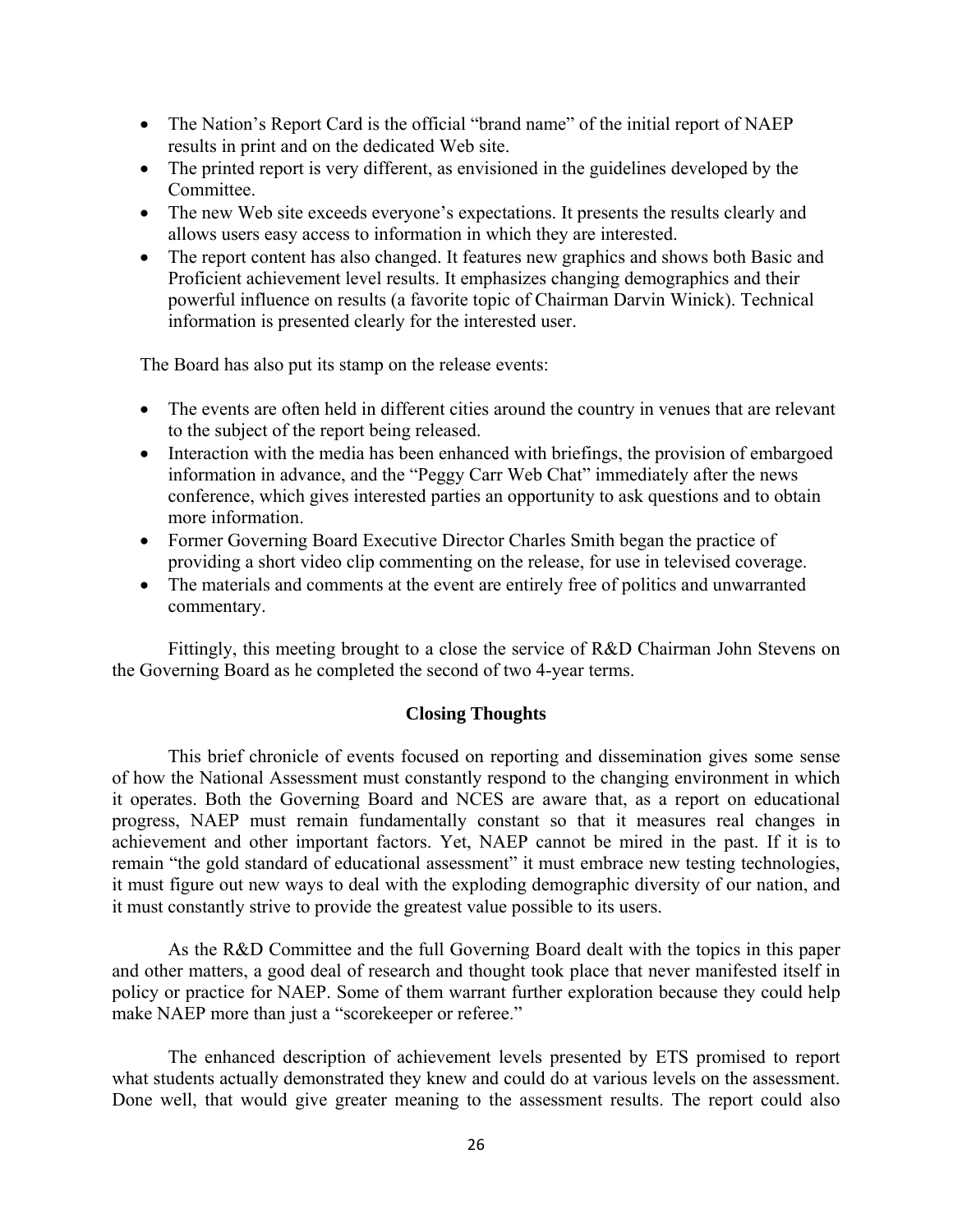show, as NCES staff suggested, what students need to learn to move up to the next level, an obvious benefit to those working to improve student achievement.

The racial/ethnic groupings have become a challenge as the country becomes dramatically more diverse and of mixed ethnicity. The National Assessment needs to help users understand the powerful impact of demographic differences between locations and over time.

The discussion of achievement gaps is critical, but perhaps they might better be explained in terms of percentile distributions rather than ethnic groupings. After all, the real purpose of education improvement should be to strengthen the performance of all students while reducing the difference between the lowest performers and the highest performers.

For example, about a decade ago, the media reported that there had been no change in reading achievement over the time span a NAEP report covered. This conclusion was reached because the average scale score for the nation was exactly as it had been for the earliest assessment included in the report. However, over that time span the weakest readers (those at the 10th percentile) were reading worse than they had been reading previously, and the strongest readers (those at the 90th percentile) were reading considerably better than they had been reading previously. That very significant and undesirable trend should have been a major and important finding, yet the National Assessment report had not called attention to it.

Finally, it is time for the knowledge and skills that are taught in our schools to be defined not by educators but by those who are aware of what is needed to participate and succeed in the job market, in personal life, and in other aspects of community life. By measuring and reporting on the knowledge and skills that are necessary to succeed in life, the National Assessment could help the nation's education system become more responsive to the nation and world in which we live. The "gold standard of assessment" would be even more of a "national treasure" if it could not only remain the best and most trusted instrument of educational measurement, but also inform and even motivate more purposeful actions for improvement.

\*\*\*\*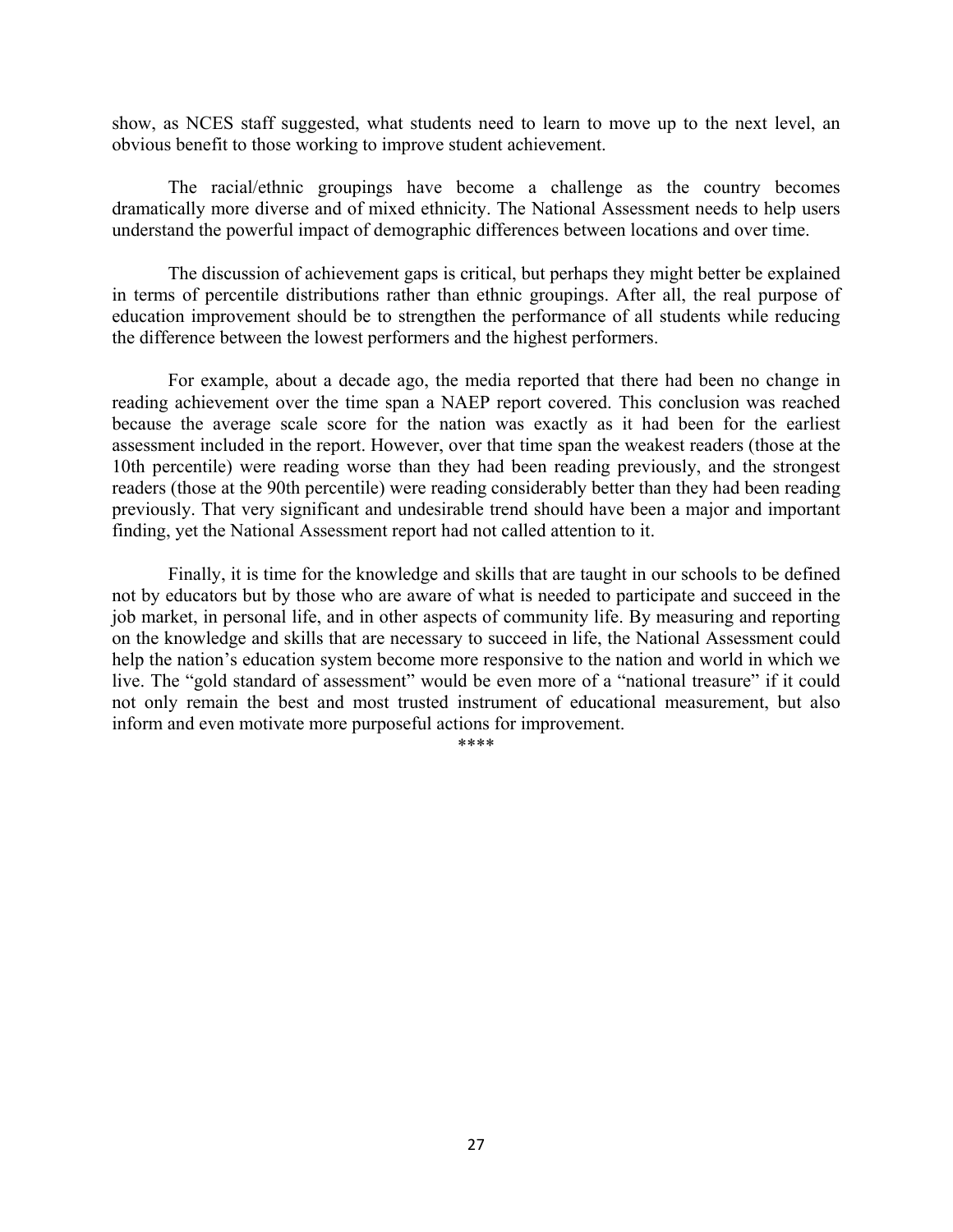#### **Author's Notes**

Serving on the National Assessment Governing Board was one of the most satisfying experiences of my professional life. I especially appreciated the opportunity to get to know and work with so many interesting, talented, smart, and dedicated people. Without sounding too much like an Oscar recipient, I must acknowledge a few of them by name. They are representative of many others.

I am grateful to Secretary Riley for first appointing me to the Board in 1998, and to my friend Rod Paige for reappointing me. It was a pleasure to serve under the leadership of Chairmen Mark Musick, who became my friend, and Darvin Winick, who already was my friend. The Governing Board Executive Directors, Roy Truby and Charles Smith, provided expert leadership for the staff and they were always helpful and supportive in all of the activities in which I was engaged. The Governing Board staff, especially Larry Feinberg, with whom I worked so closely and upon whom I depended so much, always gave to every endeavor the very best they had without reservation. The NCES Commissioners, especially my friend Pat Forgione, and staff, especially Peggy Carr, never held anything back in working with us both on routine and on the most difficult matters. The staff of the NAEP and Governing Board contractors provided essential technical expertise and the benefit of experience that were essential to our work.

It was remarkable to see this diverse collection of people, who came from so many different backgrounds and perspectives, work together effectively because of their common commitment to make the National Assessment the best that it could be. In writing the paper, I was frustrated because it was not possible to capture the diversity of the characters, the intelligence often displayed in the discussions, the passion and sometimes the tension evident in the room, and the way in which agreements were finally reached that drew on both technical expertise and unifying vision.

Then, one night at about 3 a.m., it struck me that this story really should be written as a short historical novella, capturing the personalities, the settings, the dialog, and everything else that made the experience so rich for me. I asked myself, "If lawyers and doctors and medical examiners could be action heroes, why not the Governing Board and NCES?"

Perhaps some other time…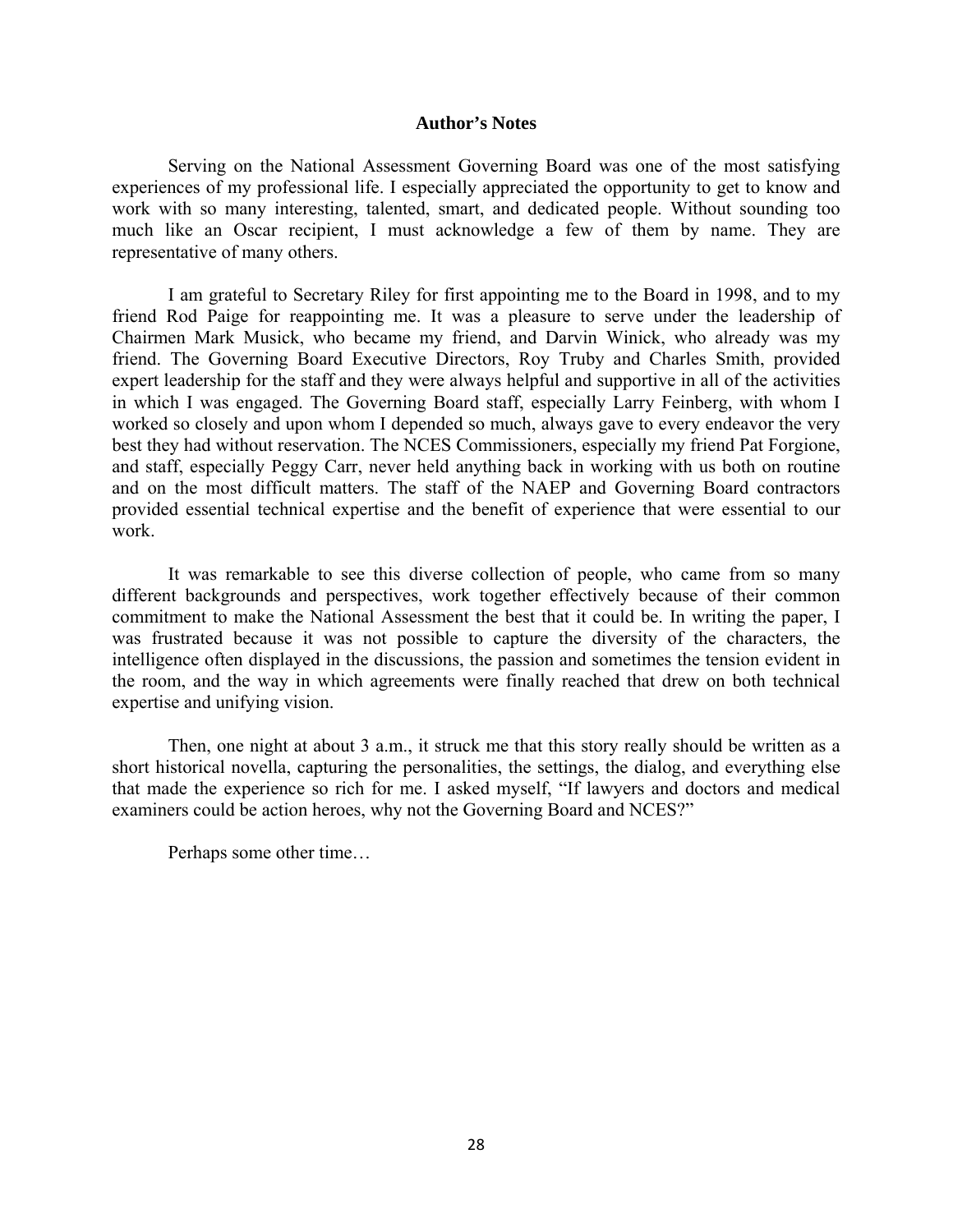#### **Endnotes**

1. Luis Ramos, *The Times Leader* (Wilkes Barre, PA), January 3, 2008, Article ID: 11E5C7F534F9B8C8.

2. *Policy Statement on Reporting and Dissemination of National Assessment Results,* Governing Board, adopted November 17, 1990, pp 3–4.

3. *Dissemination Strategies for the National Assessment of Educational Progress,* The Widmeyer Group, p. 7.

4. *NAEP 1992 Reading Report Card for the Nation and the States,* NCES, Office of Educational Research and Improvement, U.S. Department of Education, September 1993.

5. Widmeyer, p. 8.

6. Ibid, p. 9.

7. Ibid, p. 9.

8. Ibid, p. 26.

9. *Release Plan for the 1998 NAEP Reading Report Card,* Governing Board, November 17, 1998.

10. Subcommittee on Oversight and Investigations Hearing, U.S. House of Representatives, May 27, 1999, Educational Resources Information Center (ERIC), Document ED440373, p. 28.

11. "National Reading Scores Show Some Improvement," *The Heartland Institute,* April 1999.

12. Letter from Mark Musick, Chairman, Governing Board, to Dr. Pascal D. Forgione, Commissioner of National Statistics, February 18, 1999.

13. Minutes of R&D Committee meeting, Governing Board, March 4, 1999.

14. "Richard G. Innes" [70224.434@compuserve.com](mailto:70224.434@compuserve.com), Subject: [education-consumers] RE: NAEP 1998 Reading -- CAUTION!!!, March 6, 1999.

15. Andrea Tortora, "School Test Results Questioned – Disabled Students Excluded," *Cincinnati Enquirer,* May 10, 1999.

16. David J. Hoff, "Board Won't Revise State NAEP Scores," *Education Week,* May 19, 1999.

17. Minutes of R&D Committee meeting, Governing Board, May 13, 1999.

18. Memo from Nancy Allen et al. (ETS and Westat) to Peggy Carr, NCES, April 26, 1999.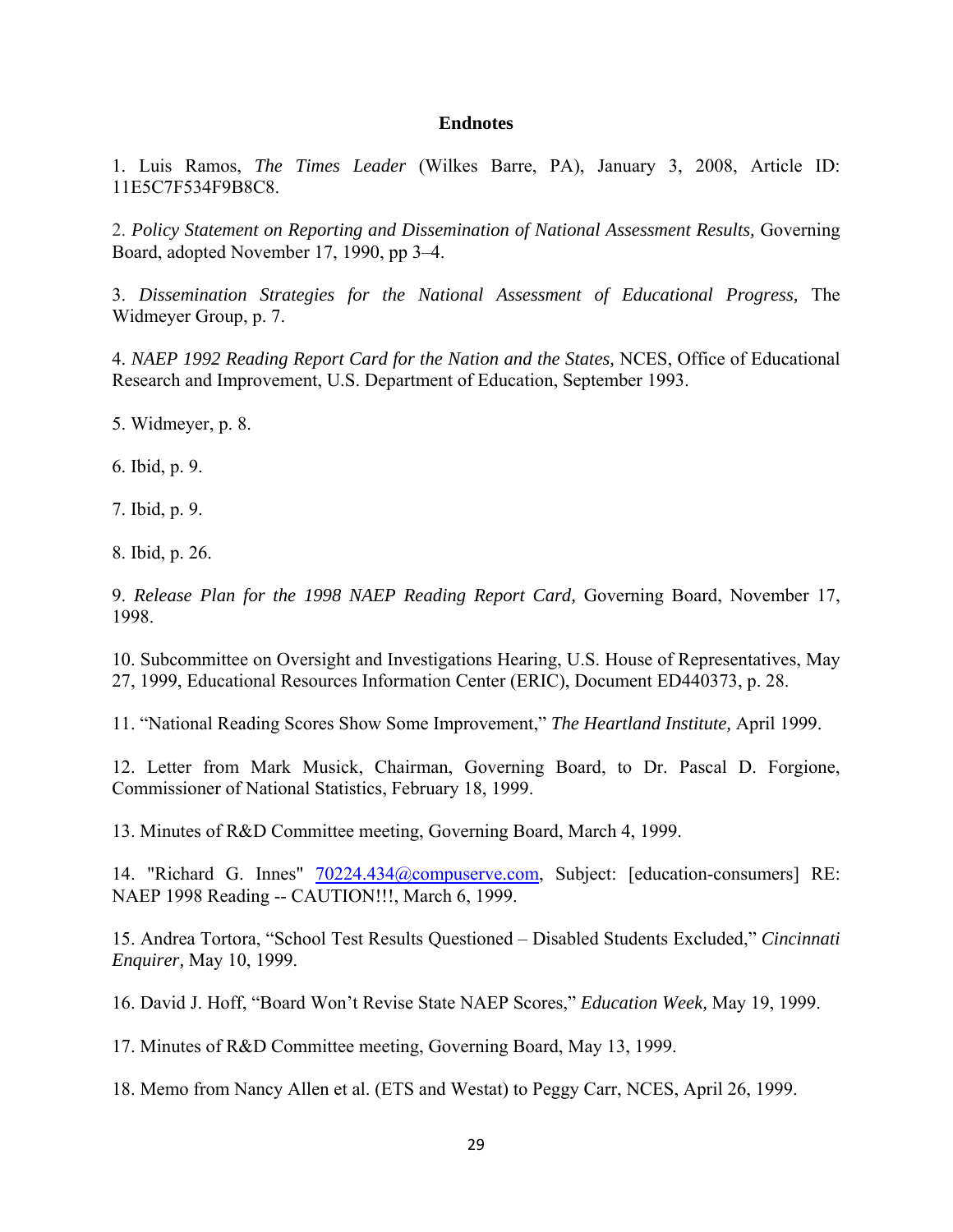19. "NAEP Test Results Questioned," *The Education Reporter,* July 1999.

20. Ibid.

21. Gail Russell Chaddock, "What's New," *The Christian Science Monitor,* May 18, 1999.

22. Subcommittee on Oversight and Investigations Hearing, U.S. House of Representatives, May 27, 1999, Educational Resources Information Center (ERIC), Document ED440373, p. 7.

23. Ibid, p. 9.

24. Ibid, p. 9–10.

25. Ibid, pp. 101–102.

26. Ibid, pp. 10–12.

27. Ibid, pp. 76–79.

28. Ibid, pp. 84–85.

29. Ibid, pp. 23–24.

30. Ibid.

31. Ibid, pp. 24–25.

32. Ibid, pp. 29–30.

33. Ibid, p. 35.

34. Ibid, p. 57.

35. Memo from Wayne Martin, CCSSO, to Holly Spurlock, Peggy Carr, and Suzanne Triplett at NCES, June 18, 1999.

36. Memo from Stephen Lazer, ETS, to Peggy Carr, NCES, June 20, 1999.

37. Minutes of COSDAM and R&D Committee joint meeting, Governing Board, August 5, 1999.

38. David J. Hoff, "Ky.'s 1998 NAEP Gains Declared Statistically Significant, *Education Week,* October 6, 1999.

39. Minutes of R&D Committee meeting, Governing Board, November 17, 2000.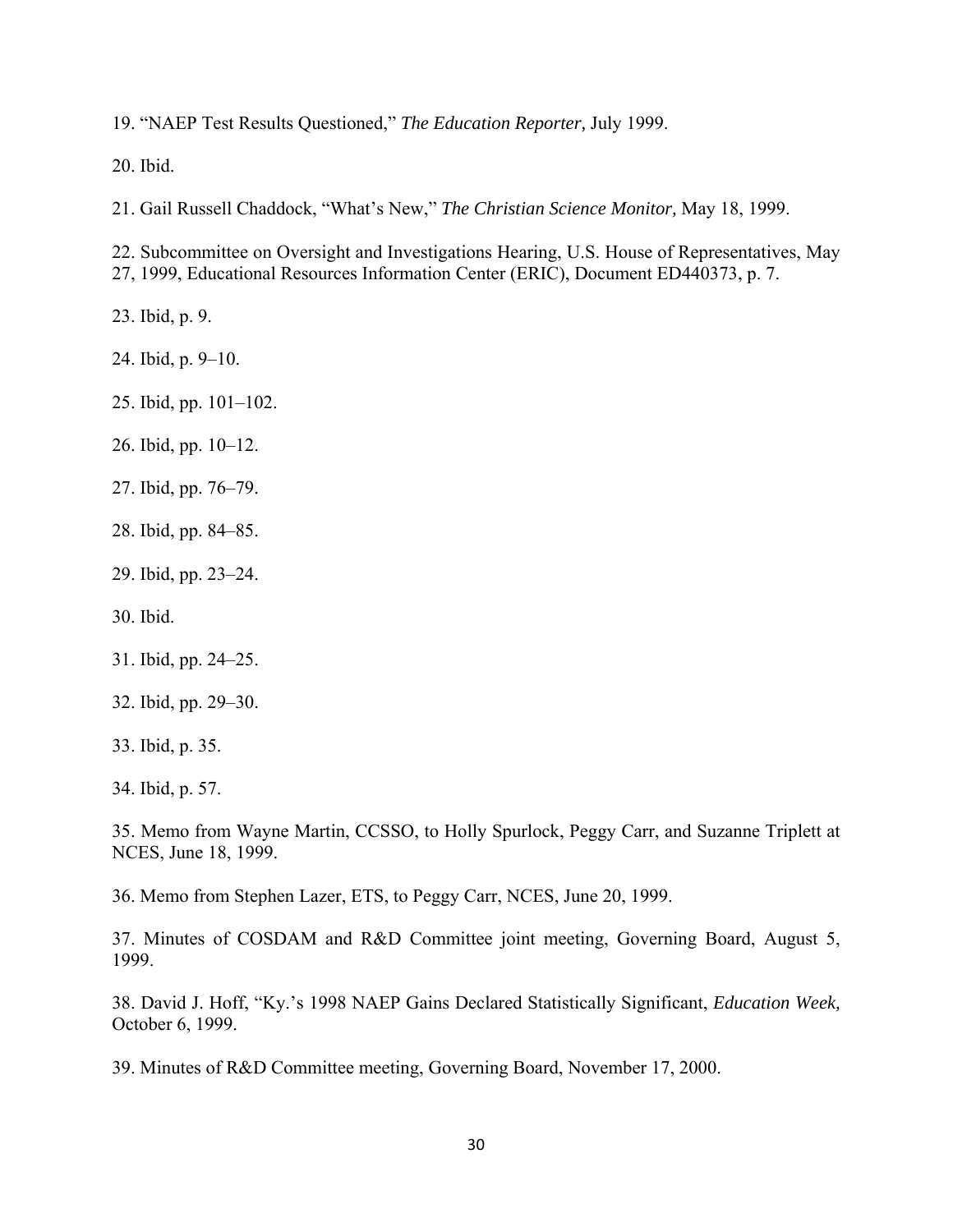40. Ibid.

41. Ibid.

42. Minutes of COSDAM and R&D Committee meeting, Governing Board, May 2, 2001.

43. Transcript of Governing Board meeting, November 19, 1999, p. 4.

44. Minutes of COSDAM and R&D Committee meeting, Governing Board, March 2, 2001.

45. Ibid.

46. Ibid.

47. Ibid.

48. Minutes of Governing Board meeting, March 2001.

49. Minutes of COSDAM and R&D Committee meeting, Governing Board, May 11, 2001.

50. *Policies and Procedures for Reporting State-Level NAEP Results in Reading and Mathematics,* adopted by Governing Board June 28, 2001.

51. *Policies and Procedures for Reporting State-Level NAEP Results in Reading and Mathematics,* adopted by Governing Board November 17, 2001.

52*. Policy Statement on the Initial Public Release of National Assessment of Educational Progress Reports,* Governing Board, May 17, 2003.

53. Ibid, pp. 2–3.

54. *Policy Statement on Reporting National and State-Level NAEP Results in Reading and Mathematics,* Governing Board, August 2, 2003, p. 2.

55. Ibid, p. 3.

56. *NAEP: Reporting Initial Results,* Ogilvy Public Relations Worldwide, July 22, 2004, pp. 9– 16.

57. Ibid, pp. 20–25.

58. Ibid, pp. 27–30.

59. Ibid, p. 5.